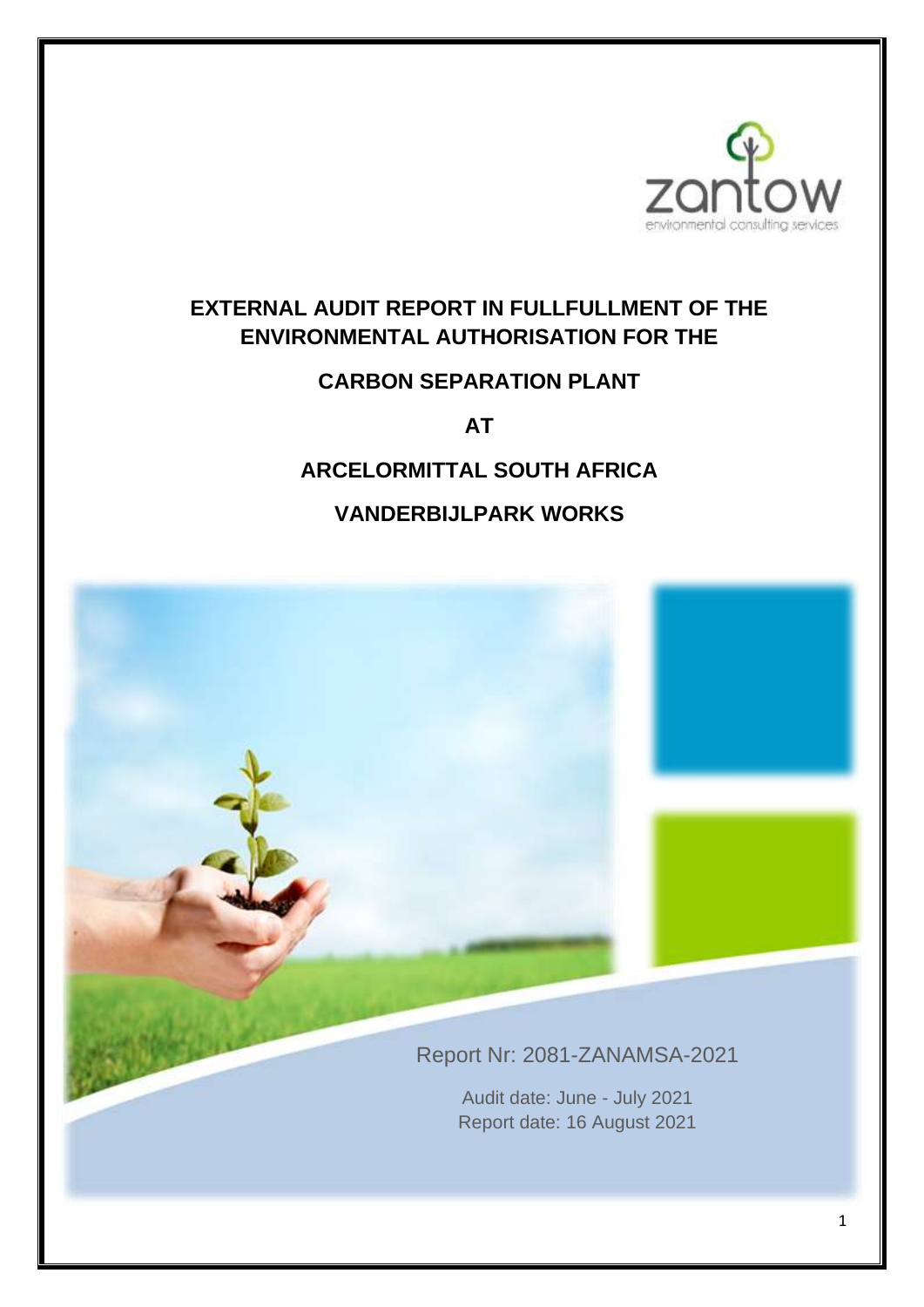

| <b>General Information</b>   |                                                                                                                                                                                                                                                                                     |  |  |
|------------------------------|-------------------------------------------------------------------------------------------------------------------------------------------------------------------------------------------------------------------------------------------------------------------------------------|--|--|
| <b>Report Name:</b>          | <b>External Audit Report for the Carbon Separation Plant</b>                                                                                                                                                                                                                        |  |  |
| <b>Appointed Auditor:</b>    | <b>Zantow Environmental Consulting Services CC</b><br>22 Delius Street, SW 5<br>Vanderbijlpark<br><b>PO Box 3858</b><br>Vanderbijlpark, 1911<br><b>Contact Person:</b><br><b>Karien Zantow</b><br>Tel: 083 384 3641<br>Fax: 016 932 4976<br>Email: karien@zantow.co.za              |  |  |
| <b>Auditee:</b>              | <b>ArcelorMittal South Africa Vanderbijlpark Works</b><br>PO Box 2<br>55400<br>Vanderbijlpark<br>1900<br><b>Contact Person:</b><br><b>Environmental Control Officer</b><br><b>Ilze Broekman</b><br>Tel: 016 889 3247<br>Fax: 016 889 2058<br>Email: ilze.broekman@arcelormittal.com |  |  |
| <b>Report compiled by:</b>   | <b>Karien Zantow</b>                                                                                                                                                                                                                                                                |  |  |
| <b>Audit Date:</b>           | 16 July 2021                                                                                                                                                                                                                                                                        |  |  |
| <b>Report Date:</b>          | 16 August 2021                                                                                                                                                                                                                                                                      |  |  |
| <b>Status:</b>               | Final                                                                                                                                                                                                                                                                               |  |  |
| <b>Authorisation Ref Nr:</b> | GAUT 006/10-13/N0055                                                                                                                                                                                                                                                                |  |  |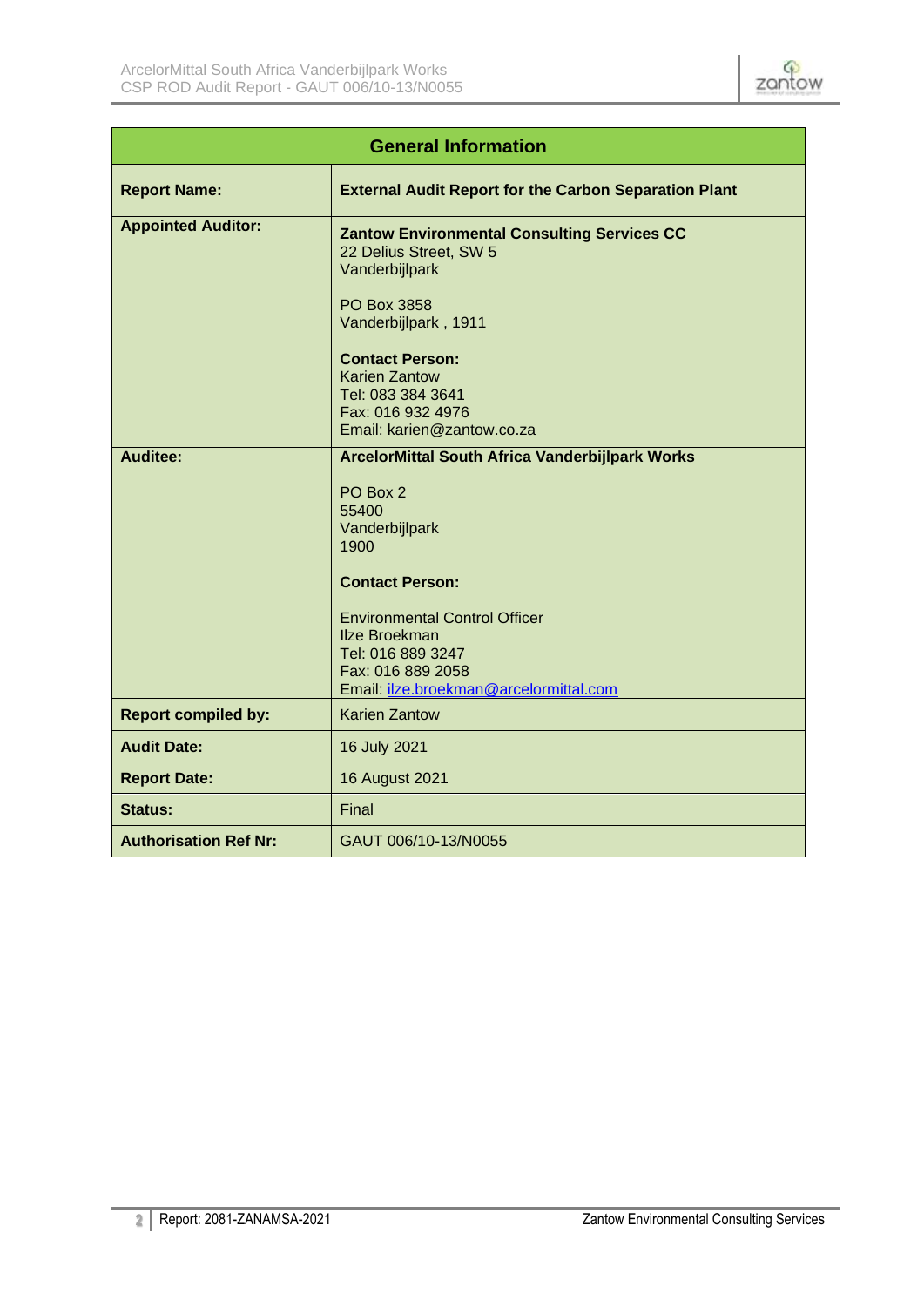

#### **DECLARATION AND REVIEW**

<span id="page-2-0"></span>I, **Karien Zantow**, as an independent consultant compiled this audit report and declare that it correctly reflects the findings made at the time of the audit. I further declare that I,

- Act as an independent consultant;
- Do not have any financial interest in the undertaking of the activity, other than remuneration for the work performed in terms of the National Environmental Management Act, 1998 (Act107 of 1998) and the National Environmental Management Waste Act;
- Undertake to disclose, to the competent authority, any material information that has or may have the potential to influence the decision of the competent authority or the objectivity of any report, plan or document required in terms of the National Environmental Management Act, 1998 (Act 107 of 1998);
- Based on information provided to me by the project proponent, and in addition to information obtained during the course of this study, will present the results and conclusion within the associated document to the best of my professional judgement.

Karien Zantow Environmental Specialist SACNASP Reg Nr 400114/14

\_\_\_\_\_\_\_\_\_\_\_\_\_\_\_\_\_\_\_\_\_\_\_\_\_\_\_\_\_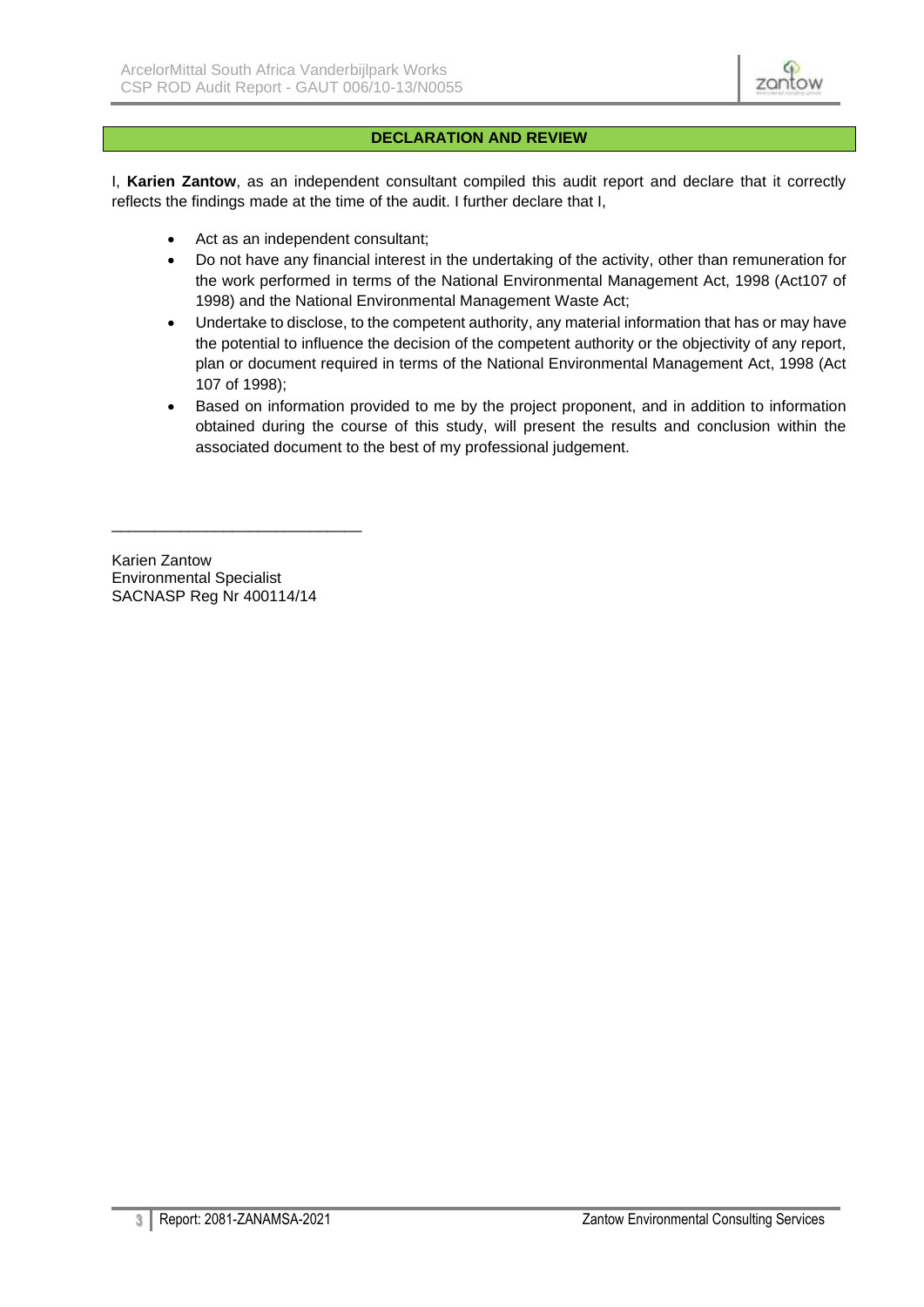

Zantow Environmental Consulting Services CC was contracted by ArcelorMittal to conduct an independent Compliance Audit on its Record of Decision (RoD) for the Vanderbijlpark Works' Carbon Separation Plant (CSP) (GAUT 006/10-13/N0055), dated 29 August 2006 as amended in 2009, 2010, 2012 and 2013.

The methodology followed for conducting the compliance assessment audit can be described as

- Document review (RoD)
- Compilation of audit checklist/questionnaire
- Document audit (from 21 June 2021 to 16 July 2021)
- Site Visit not conducted due to COVID restrictions; and
- Compilation of compliance audit report

During the document review component of the audit, it was established that the ROD was initially issued to ArcelorMittal Coke and Chemicals, a subdivision of ArcelorMittal. Compliance to the ROD was therefore the responsibility of Coke and Chemicals employees as per condition 3.3.f. Various conditions required the timely submission of information as a once-off condition, thus requiring no further or continues input.

Should such a condition, which mostly occurred at the onset of the project, not be complied with, such a condition will remain a non-compliance as long as the RoD remains in-force. Subsequent to this, the project ownership have been transferred to ArcelorMittal Vanderbijlpark Works. During the handover of the ROD information; proof of submission of the relevant documentation could not be found / produced by Coke and Chemicals. As these were conditions that required some action in the past there is no remedy available to Vanderbijlpark Works to rectify or remedy the situation. To continuously raise the matter would not be reasonable or adding value, as these are historic.

In light of the above, the auditor has, in addition to indicating compliance and non-compliance, ranked the specific non-compliances in terms of the following criteria:

- Historic Issues
- Minor Issues
- Moderate Issues
- Critical Issues

The assessment was conducted in terms of condition 3.4.c of the Record of Decision (RoD) for the Carbon Separation Plant at ArcelorMittal's Vanderbijlpark Works, dated August 2006, reference GAUT 002/05- 06/0510.

From Table 1, it can be concluded that ArcelorMittal's compliance with the RoD is satisfactory. Some conditions have been met fully, while other conditions have not been met, although due to circumstances and also the lack of practical and non-retrospective conditions. Where non-compliances were recorded, the auditor contextualised the non-compliance in terms of the intensity. This equates to an objective view of the seriousness of the non-compliance and also then leads to recommendations where moderate to major noncompliances have been observed.

The recommended actions plan to improve compliance or to improve on the environmental management system includes the following;

- Pursue the development of a market or off set for the carbon rich material and commit resources to ensure a consistent delivery of the product once a market is established.
- Improve on the ambient air quality stations uptime and availability of data.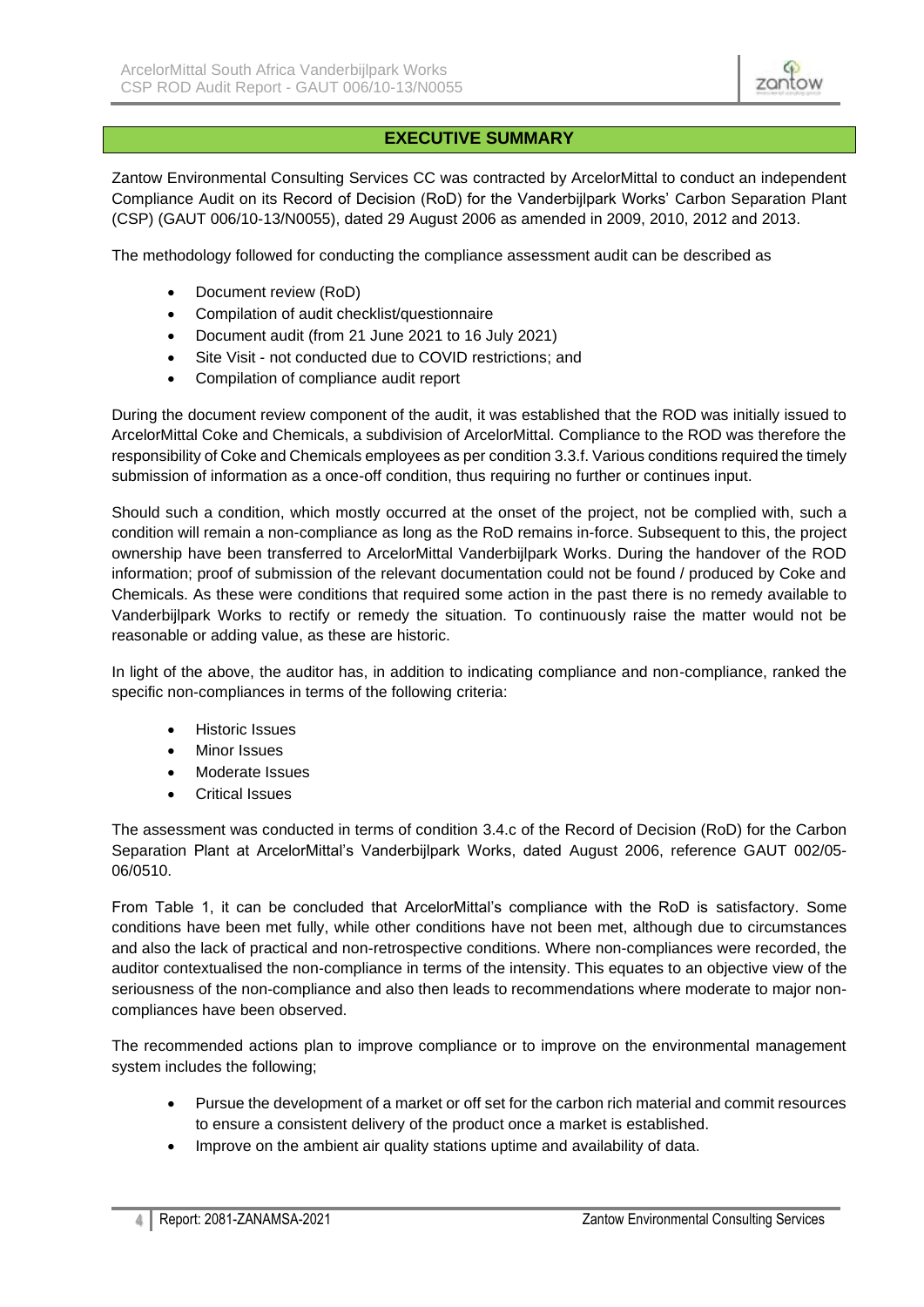• Amend the EMP to align the monitoring, reporting and management measures to be implemented in case of abnormal conditions with AEL requirements and re-submit the EMP to GDARD.

In the event that the CSP will no longer be operated, the decommissioning thereof should be investigated, and the closure should be communicated accordingly to the department.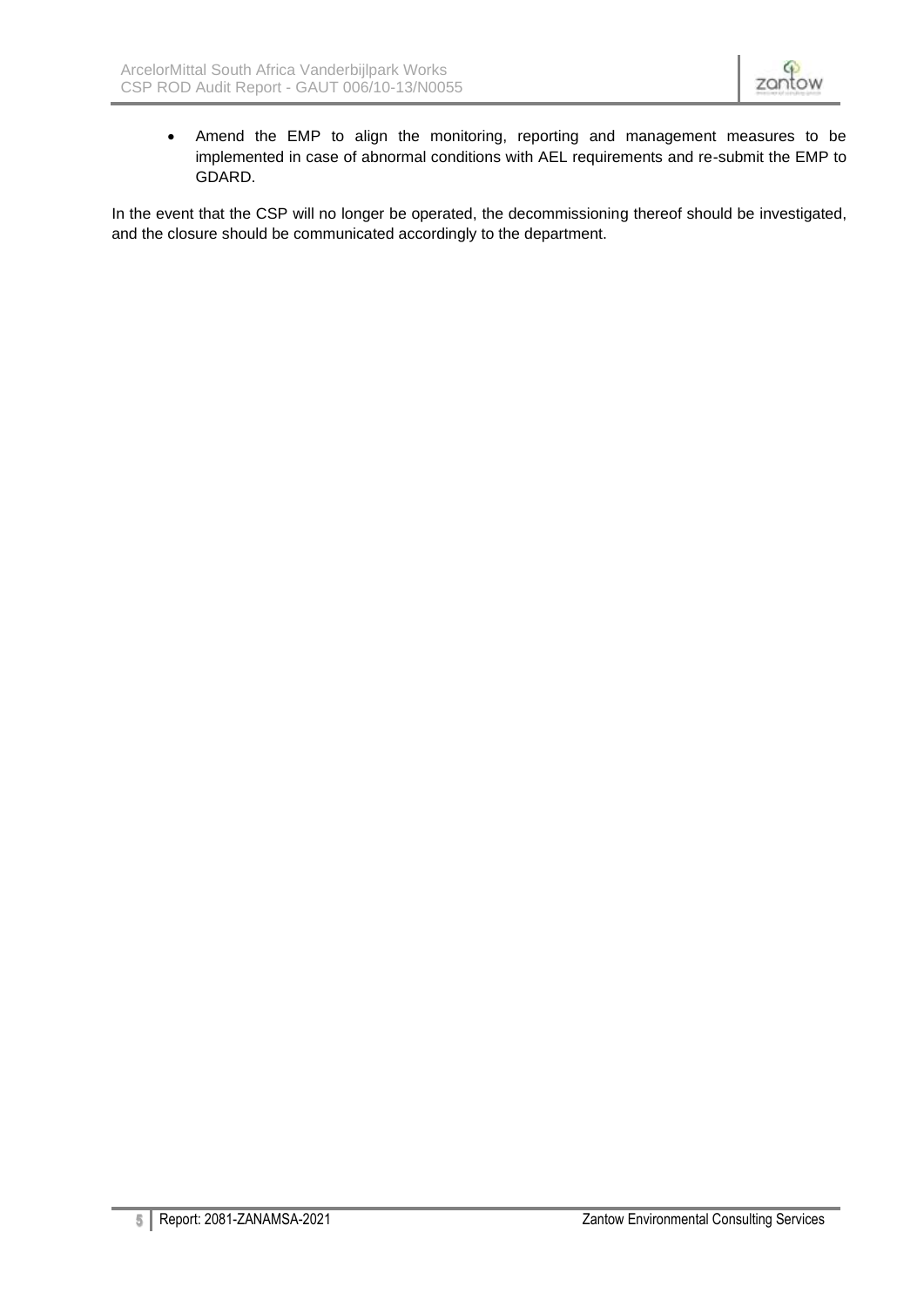

# **TABLE OF CONTENT**

| 1.      |                                                                         |  |
|---------|-------------------------------------------------------------------------|--|
| 2.      |                                                                         |  |
| 3.      |                                                                         |  |
| 3.1.    |                                                                         |  |
| 3.2.    |                                                                         |  |
| 3.3.    |                                                                         |  |
| 3.4.    |                                                                         |  |
| 3.5.    |                                                                         |  |
| 3.6.    |                                                                         |  |
| 4.      |                                                                         |  |
|         |                                                                         |  |
|         |                                                                         |  |
| 4.1.1.  | Air Quality Monitoring and Reporting as Required by Condition 3.2(8) 22 |  |
| 4.1.2.  |                                                                         |  |
| 4.1.3.  |                                                                         |  |
| 4.1.4.  |                                                                         |  |
| 4.1.5.  |                                                                         |  |
| 4.1.6.  |                                                                         |  |
| 4.1.7.  |                                                                         |  |
| 4.1.8.  |                                                                         |  |
| 4.1.9.  |                                                                         |  |
| 4.1.10. |                                                                         |  |
| 4.1.11. |                                                                         |  |
| 4.1.12. |                                                                         |  |
| 4.1.13. |                                                                         |  |
| 4.1.14. |                                                                         |  |
| 5.      |                                                                         |  |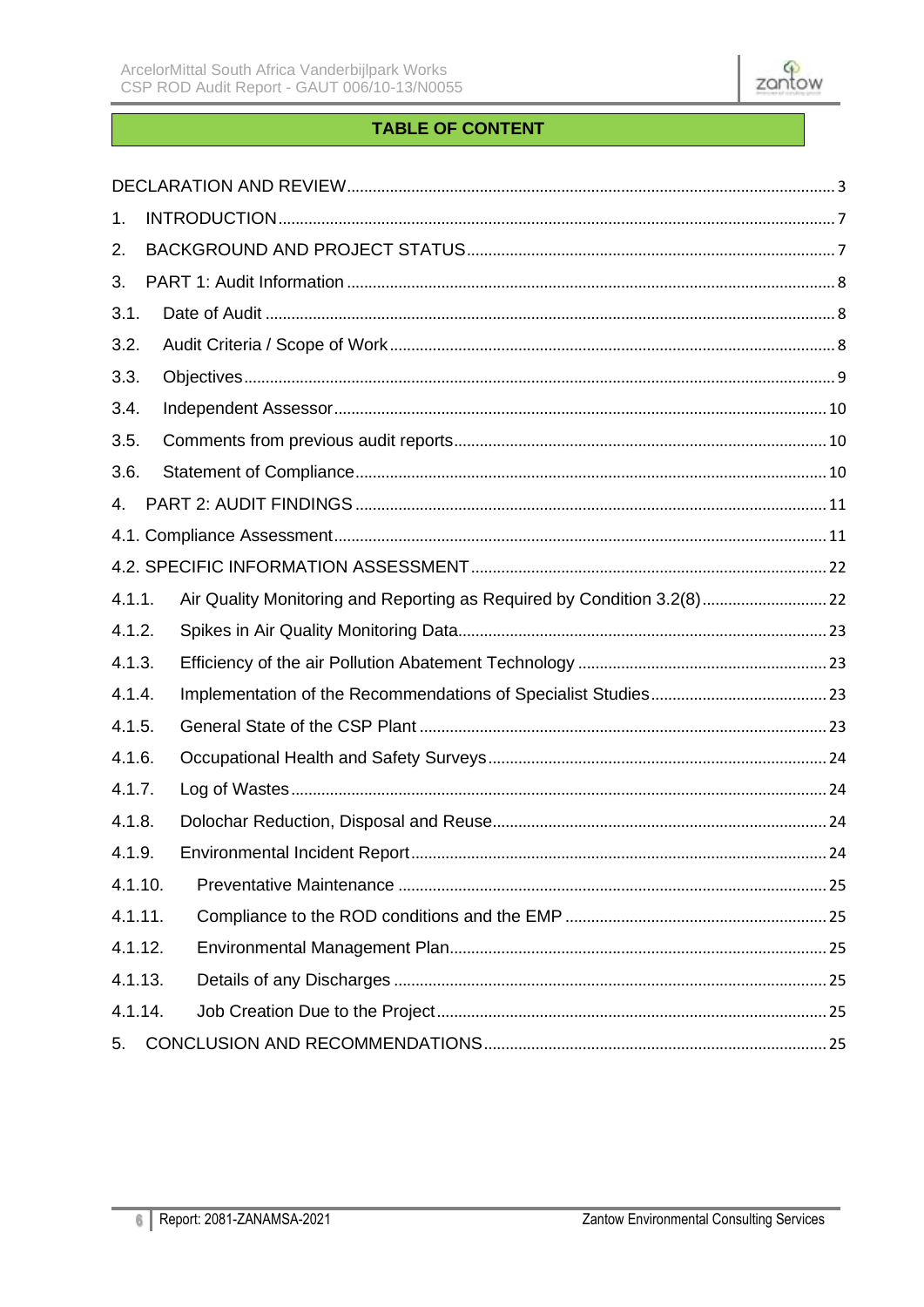

# <span id="page-6-0"></span>**1. INTRODUCTION**

<span id="page-6-1"></span>Zantow Environmental Consulting Services CC was contracted by ArcelorMittal to conduct an independent Compliance Audit on its Record of Decision (RoD) for the Vanderbijlpark Works' Carbon Separation Plant (CSP) (GAUT 006/10-13/N0055), dated 29 August 2006 as amended in 2009, 2010, 2012 and 2013.

#### **2. BACKGROUND AND PROJECT STATUS**

ArcelorMittal Vanderbijlpark Works is located at Delfos Boulevard, Vanderbijlpark, on the remaining extent of Portion 1 of the Farm Vanderbijlpark 550 IQ. The site falls within the jurisdiction of the Emfuleni Local Municipality, Gauteng Province.

In May 2006, ArcelorMittal Vanderbijlpark Works Coke and Chemicals applied for authorisation to the Gauteng Department of Agriculture, Conservation, Environment and Land Affairs (GDACE) for the construction and operation of the Carbon Separation Plant (CSP) plant. The project entailed the construction, commissioning and operation of the CSP to convert Dolochar waste produced by the kilns into carbon rich material. The project forms part of ArcelorMittal Vanderbijlpark Works waste reduction strategy which aims to reduce the amount of waste that required landfilling.

The then DACEL, now known as the Gauteng Department of Agriculture and Rural Development (GDARD), issued the RoD for the construction, commissioning and operation of the CSP to ArcelorMittal Coke and Chemicals on the 29th of August 2006. The ROD was subsequently handed over to ArcelorMittal in 2009, Vanderbijlpark Works whom will be in control of the operation of the CSP plant.

Condition 3.4 (c) of the RoD, requires that an annual Environmental Performance Audit be undertaken by an independent external auditor and the audit report submitted to the GDARD, the first report being due 12 months after commissioning.

The CSP is currently not in operation as the market for the carbon rich material no longer exists. The facility is investigating the possibility of selling the dolochar waste without beneficiation as there is a potential market for this material. In the event that the CSP will no longer be required, ArcelorMittal should investigate the decommissioning or closure of the plant within the legal framework.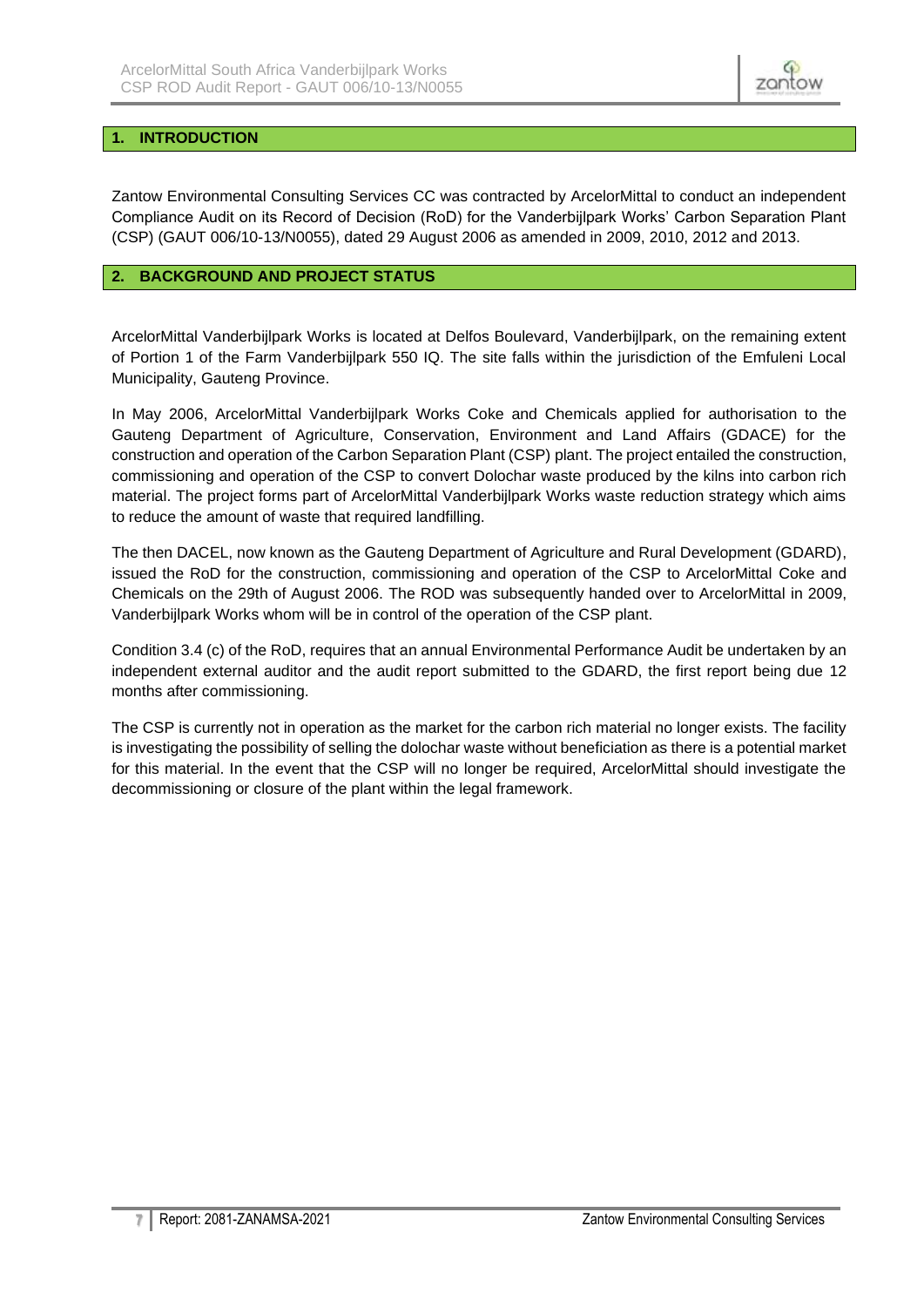

#### <span id="page-7-0"></span>**3. PART 1: Audit Information**

#### <span id="page-7-1"></span>**3.1. Date of Audit**

| External Audit date: | - June & July 2021                        |
|----------------------|-------------------------------------------|
| Site audit           | - Not conducted due to COVID Restrictions |
| Final Report date    | $-16th$ August 2021                       |

#### <span id="page-7-2"></span>**3.2. Audit Criteria / Scope of Work**

The scope of work entailed conducting a compliance audit to verify compliance to the Record of Decision (RoD) conditions of the CSP as per condition 3.4.c. The annual environmental performance audit must be conducted by and independent, accredited auditor and be kept on record by ArcelorMittal and provided to GDARD as and when requested.

The following documents were considered against which compliance to the conditions of the ROD was audited:

- Environmental Authorisation GAUT 006/10-13/N0055
- Amendments to the original authorisation received 2009, 2010, 2012 and 2013
- Various database monitoring results made available / presented during the audit
- Monitoring reports / data for the period.
- Relevant communications between ArcelorMittal, Authorities and I & APs
- Applicable South African Environmental Legislation.

During the document review and site assessment component of the audit, it was established that the ROD was initially issued to ArcelorMittal Coke and Chemicals, a subdivision of ArcelorMittal. Compliance to the ROD was therefore the responsibility of Coke and Chemicals employees as per condition 3.3.f. Various conditions required the timely submission of information as a once-off condition, thus requiring no further or continues input. Should such a condition, which mostly occurred at the onset of the project, not be complied with, such a condition will remain a non-compliance as long as the RoD remains in force. Subsequent to this, the project ownership and therefore the ROD have been transferred to ArcelorMittal Vanderbijlpark Works. During the handover of the ROD information; proof of submission of the relevant documentation could not be found / produced by Coke and Chemicals. As these were conditions that required some action in the past there is no remedy available to Vanderbijlpark Works to rectify or remedy the situation. To continuously raise the matter would not be reasonable or add value.

In light of the above, the auditor has, in addition to indicating compliance and non-compliance, ranked the specific non-compliances in terms of the following criteria:

#### *Critical Issues*

- There is a critical failure against legal requirements or management response that presents an immediate or significant risk that: Could result in prosecution and /or adverse legal finding due to failure to meet regulatory requirements;
- Could result in immediate injury or serious injury or environmental harm;
- Could result in prolonged business outage; and/or
- Could result in serious damage to the project's reputation.
- Critical issues must be addressed immediately and all activities resulting in negative critical findings must cease until such time as the issue has been rectified.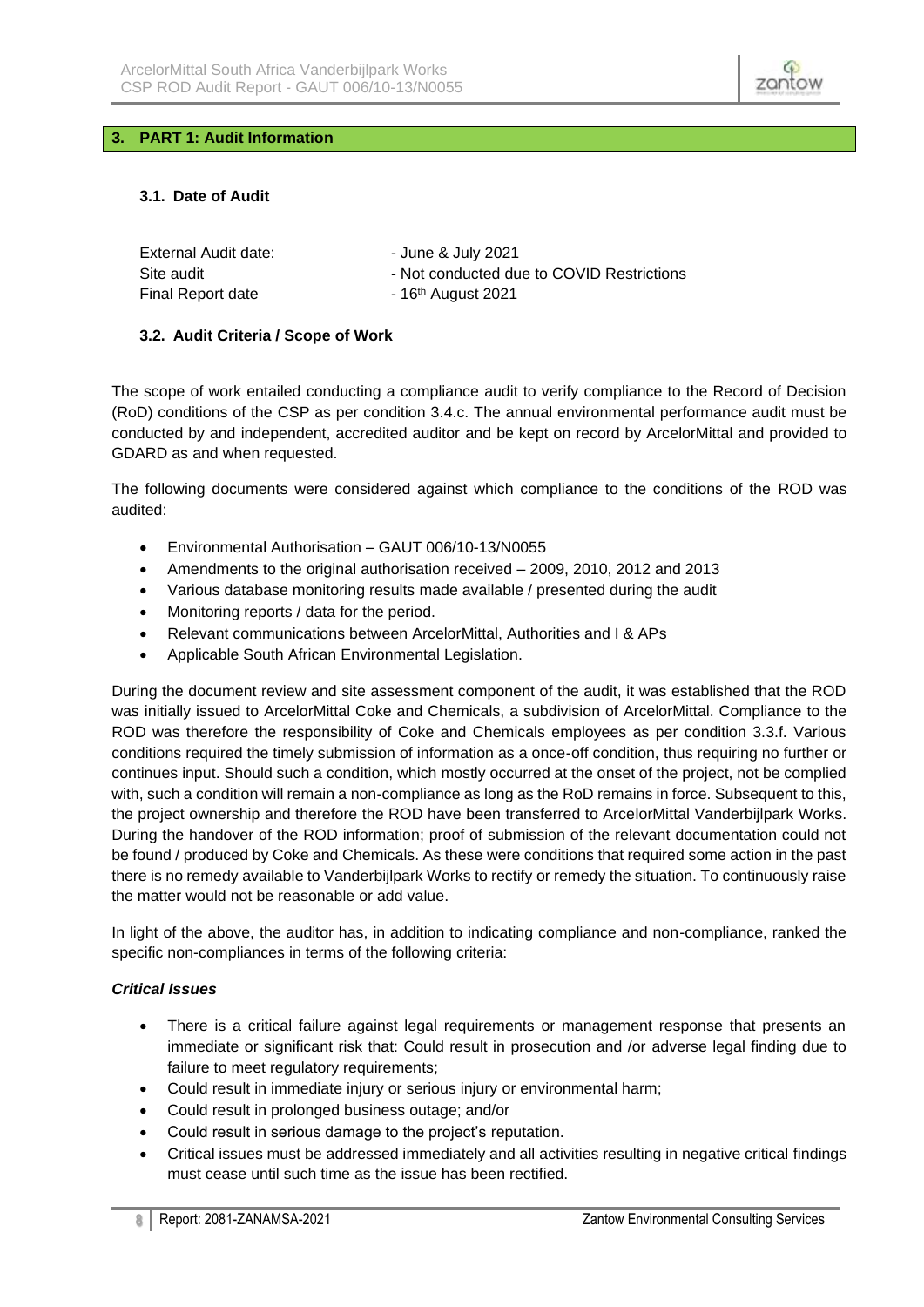#### *Moderate Issues*

- There is a substantial failure to meet the environmental requirements for the project,
- There is a possibility of substantial environmental degradation and/or pollution and/or
- Objective evidence was observed raising doubt as to the integrity of data or records inspected.

#### *Minor Issues*

- Isolated observations demonstrating that full compliance to the environmental requirements on site have not been, or will not be, fully achieved.
- No physical environmental harm

#### *Historic Issues*

- No physical environmental harm administrative in nature
- Historic non-compliance, out the company currently in control of compliance management
- No administrative or other remedy available to rectify the situation
- No further action required

#### <span id="page-8-0"></span>**3.3. Objectives**

To carry out an independent compliance audit including:

- Inspection of operations and confirm compliance to the Authorisation
- Inspection of operations and confirm compliance to the approved amendments
- Verify the effectiveness of impact management and mitigation.
- Assess allocations of responsibilities and actions.
- Report observations for further investigation and action.
- Specifically, state whether conditions are adhered to.
- Make recommendations where appropriate.
- Prepare an audit report for submission to the relevant authorities.

As part of the conditions of the RoD issued for the CSP project, annual environmental performance audits are required to be conducted by an independent, accredited auditor. The objective of these audits are to provide a status quo report on the CSP project in line with the requirements of the RoD more specifically condition 3.4 (c) which required the following reporting:

- Air Quality monitoring and reporting as required by Condition 3.2(8);
- Implementation (or non-implementation) of the recommendations as contained in the EIA and Specialist Studies;
- General state of the CSP plant;
- Occupational health and safety surveys;
- Air quality monitoring data;
- Log of Wastes;
- Environmental incident report;
- Preventative Maintenance;
- Environmental Management Plan;
- Efficiency of the air pollution abatement technology i.e., dust extraction system and electrostatic precipitator; and
- Dolochar reduction, disposal, and reuse.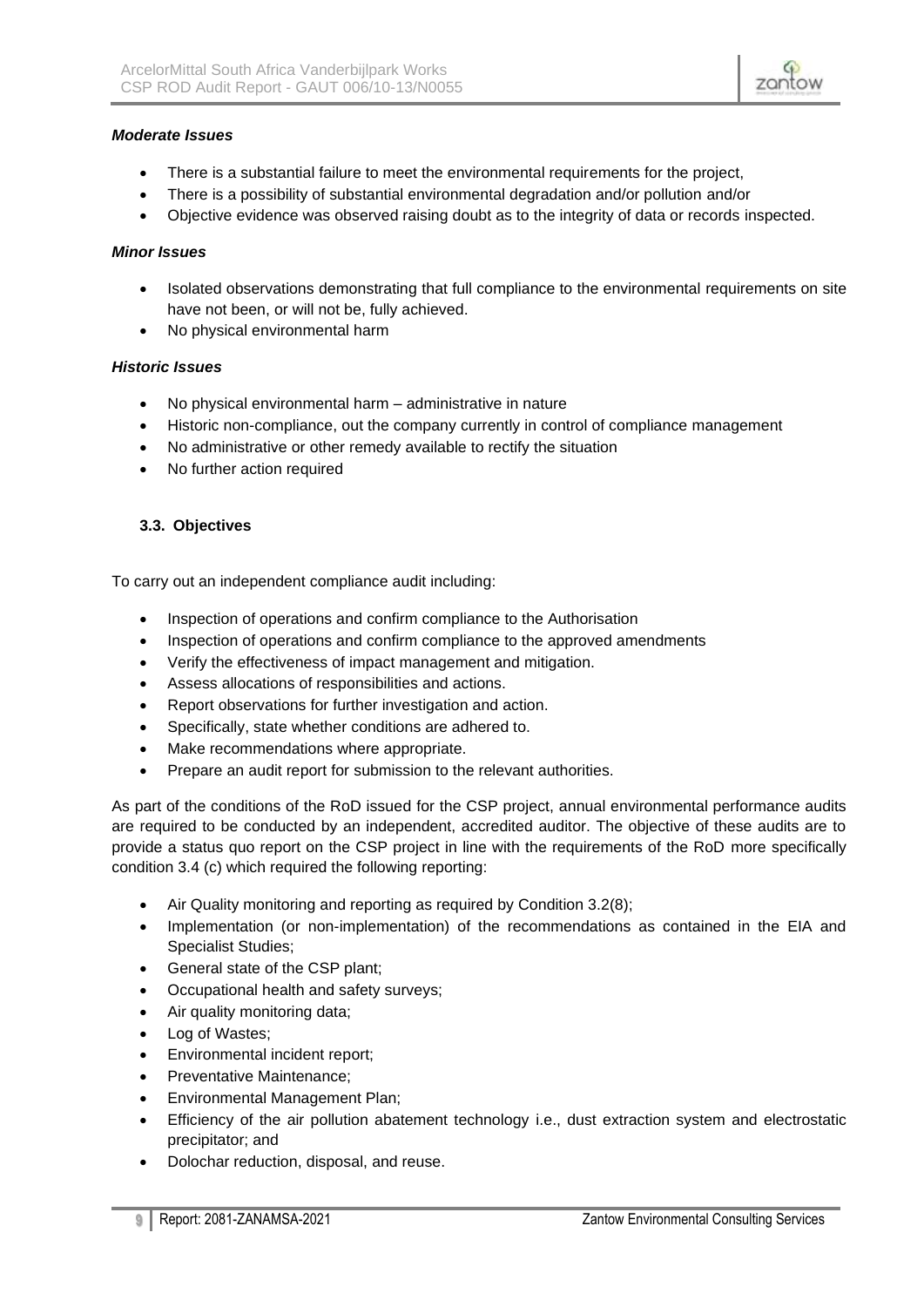The report will further seek to specify target dates for the implementation of the recommendations by ArcelorMittal to achieve recommendations regarding non-compliances or potential non-compliances and will specify target dates for the implementation of the recommendations by ArcelorMittal and whether previous corrective actions taken for non-compliance was adequate; and illustrate monitoring results graphically and conduct trend analysis.

# <span id="page-9-0"></span>**3.4. Independent Assessor**

The role of the Independent Environmental Assessor is to provide independent, objective and professional advice on the environmental compliance of the CSP facility, with specific reference to the respective RoD conditions. Specific duties of the auditor include the following:

- Review and assess in an independent, objective and professional manner all aspects related to the RoD conditions;
- Conduct a random site inspection if deemed necessary; and
- Provide feedback on the assessment results to ArcelorMittal.

#### <span id="page-9-1"></span>**3.5. Comments from previous audit reports**

No findings on non-compliances were raised in the previous external annual report conducted by Royal HaskoningdHV (Pty) Ltd.

#### <span id="page-9-2"></span>**3.6. Statement of Compliance**

ArcelorMittal is generally compliant to the conditions of the Environmental Authorisation GAUT 006/10- 13/N0055 and associated amendments. The plant is however not in operation and a large number of conditions are therefore not applicable.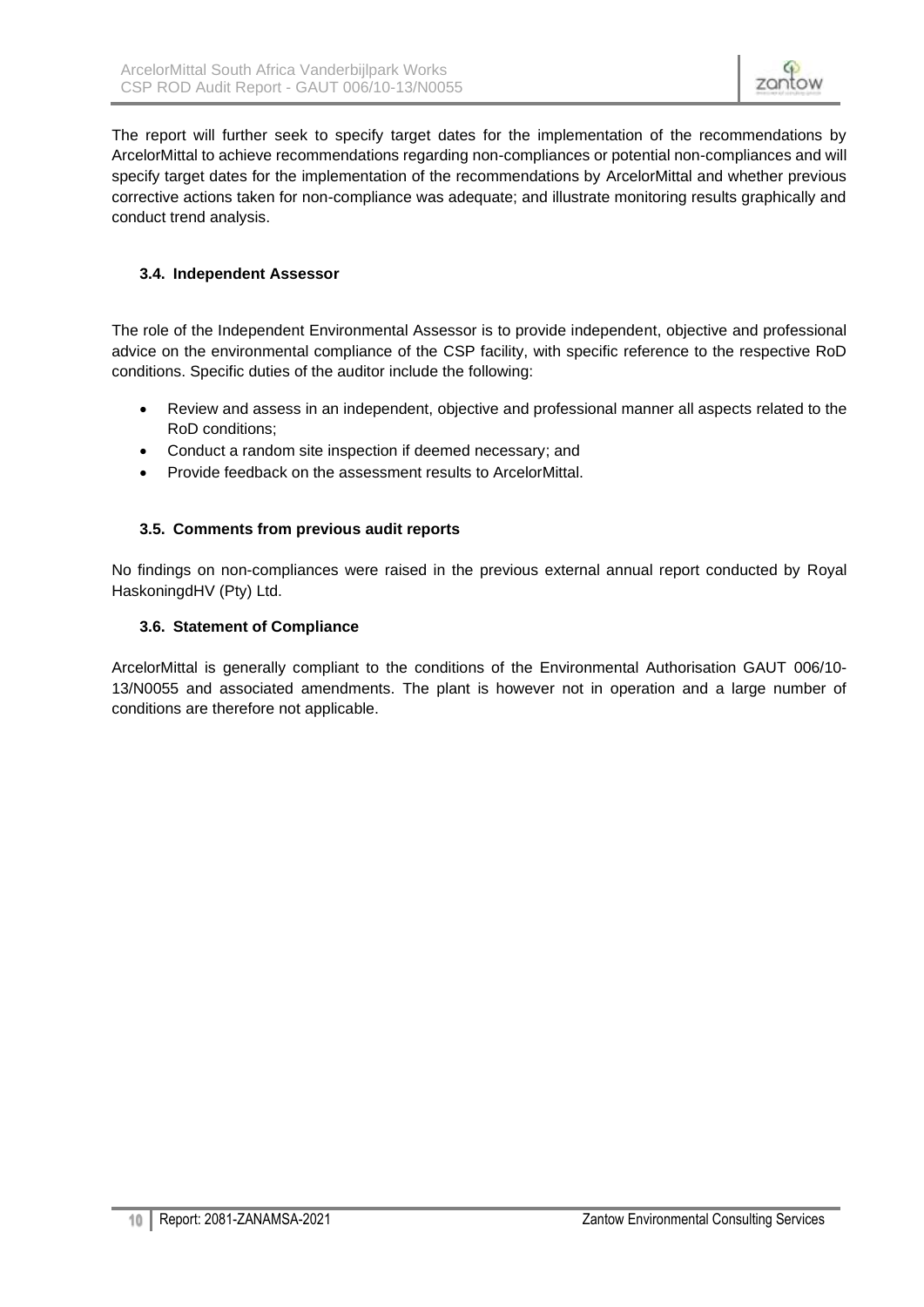

# **4. PART 2: AUDIT FINDINGS**

#### **4.1. Compliance Assessment**

<span id="page-10-1"></span><span id="page-10-0"></span>

| <b>Condition</b><br><b>Nr</b> | <b>Condition as in ROD</b>                                                                                                                                                                                                                                                                                                                                                          | <b>Observation / Comments</b>                                                                                                                                                                                                                                                                                                                                                    | <b>Compliance status</b> | Intensity of non-<br>compliance |
|-------------------------------|-------------------------------------------------------------------------------------------------------------------------------------------------------------------------------------------------------------------------------------------------------------------------------------------------------------------------------------------------------------------------------------|----------------------------------------------------------------------------------------------------------------------------------------------------------------------------------------------------------------------------------------------------------------------------------------------------------------------------------------------------------------------------------|--------------------------|---------------------------------|
| 3.2.1                         | Authorisation is only granted for the Winnowing<br>carbon separation plant with magnetic separation<br>plant at the existing ArcelorMittal Vanderbijlpark<br>Works direct reduction area and/or building.                                                                                                                                                                           | As built drawings and process flow information confirms<br>installation of the said technology. The plant is however not<br>operational at this stage.                                                                                                                                                                                                                           | Compliant                |                                 |
| 3.2.2                         | An updated project schedule with timeframes<br>must be submitted to this department within 30<br>calendar days of the commencement of the<br>construction facilities. The schedule must clearly<br>indicate the different phases of construction (as<br>applicable) and commissioning.                                                                                              | At the time of this requirement the previous ROD owner was<br>responsible for compliance to this condition. Compliance<br>could not be confirmed as the Environmental Manager at the<br>time is no longer available.                                                                                                                                                             | <b>Historic Issue</b>    |                                 |
| 3.2.3                         | The Department must be informed of the start of<br>commissioning at least 30 (thirty) calendar days<br>prior to the commencement thereof.                                                                                                                                                                                                                                           | A commissioning notice was sent to the department in 2011.<br>The plant was however not operational continuously due to<br>the loss of the internal re-use at the EAF due to plant closure<br>and the loss of the external market due to low market<br>demand.                                                                                                                   | Compliant                |                                 |
| 3.2.4                         | Final design plans for storm water management<br>system must be provided to the Department 30<br>(thirty) calendar days prior to the commencement<br>of construction. The above design plans must<br>include information of specific pollution prevention<br>measures (e.g. impermeable layers, leak<br>detection systems etc.) and compliance with the<br>relevant SABS standards. | At the time of this requirement the previous ROD owner was<br>responsible for compliance to this condition. Compliance<br>could not be confirmed as the Environmental Manager at the<br>time is no longer available.<br>Design plans was available for review.<br>It is recorded that all information be resubmitted to GDARD<br>in future when the plant will be started again. | <b>Historic Issue</b>    | Observation                     |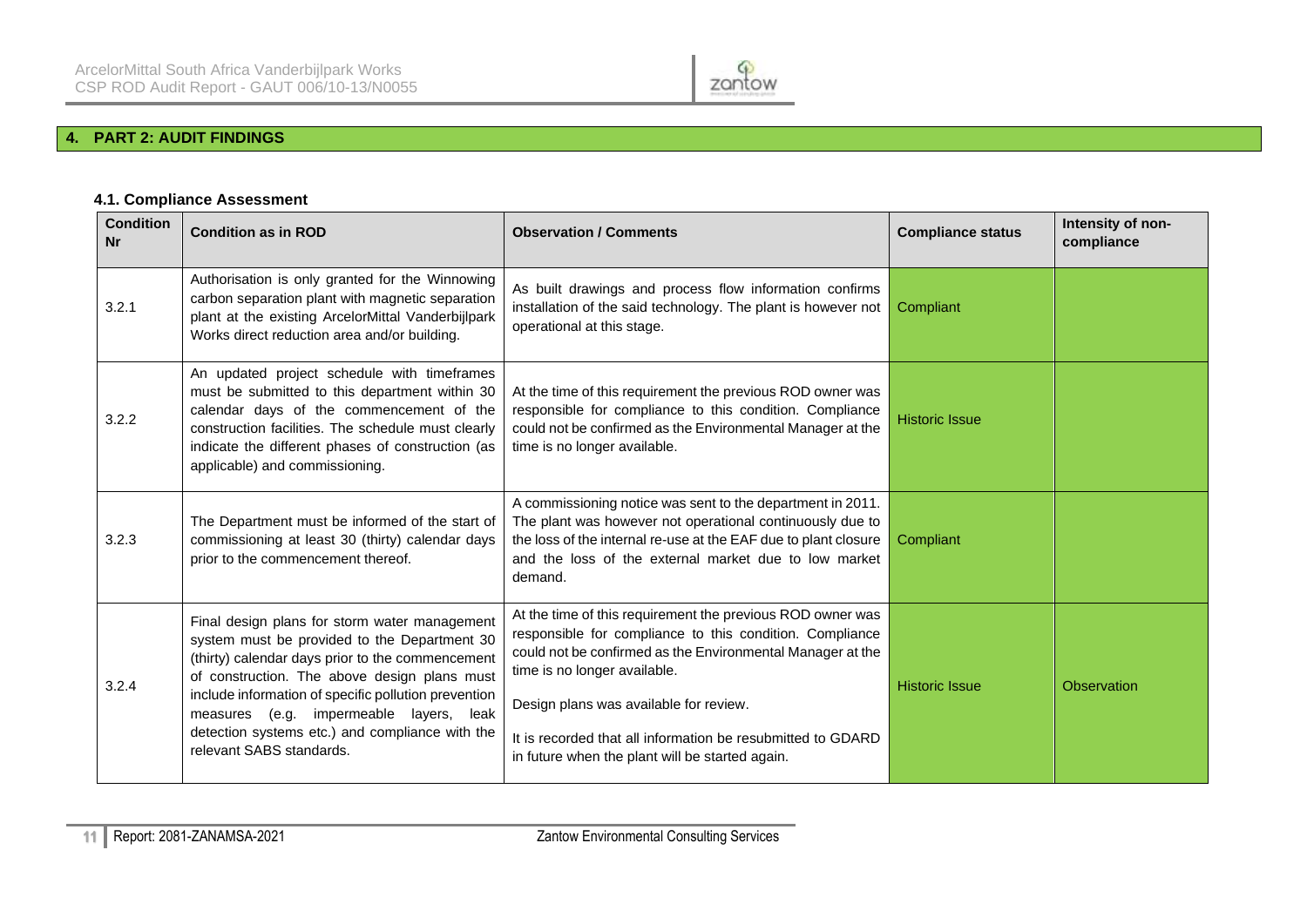

| <b>Condition</b><br>Nr | <b>Condition as in ROD</b>                                                                                                                                                                                                                                                                                                                                                                                                                                                                                                                               | <b>Observation / Comments</b>                                                                                                                                                                                                                                                                                                                                                 | <b>Compliance status</b> | Intensity of non-<br>compliance |
|------------------------|----------------------------------------------------------------------------------------------------------------------------------------------------------------------------------------------------------------------------------------------------------------------------------------------------------------------------------------------------------------------------------------------------------------------------------------------------------------------------------------------------------------------------------------------------------|-------------------------------------------------------------------------------------------------------------------------------------------------------------------------------------------------------------------------------------------------------------------------------------------------------------------------------------------------------------------------------|--------------------------|---------------------------------|
| 3.2.5                  | Should any effluent be generated from the CSP, it<br>must be segregated into concentrated and dilute<br>effluents in order to allow the Zero Effluent<br>Discharge system to function optimally.                                                                                                                                                                                                                                                                                                                                                         | The plant is not operational and does not use water or<br>generate effluent when operational                                                                                                                                                                                                                                                                                  | Compliant                |                                 |
| 3.2.6                  | An auditable Preventative Maintenance Plan must<br>be developed to ensure all environmentally critical<br>equipment such as dust extraction system,<br>electrostatic precipitator (ESP) and others are<br>maintained as required. The management of<br>Vanderbijlpark Steel is to commit to the budget to<br>undertake the required preventative maintenance.<br>A discussion on the implementation of and<br>compliance with the maintenance plan must be<br>included in the bi-annual reports.                                                         | An auditable Preventative Maintenance Plan is available on<br>the facilities SAP System. The SAP system generates<br>electronic job cards to specific employees with specific tasks<br>to maintain the relevant equipment. Upon completion the<br>system is then updated with the findings etc.<br>As the plant was not operational this was not audited.                     | Compliant                |                                 |
| 3.2.7                  | Environmental<br>finalised<br>and<br>detailed<br>A<br>management plan (EMP) for the implementation<br>of the project must be submitted to the<br>Department for approval 30 (thirty) calendar days<br>prior to the commencement of construction<br>activities. The EMP must specifically include, inter<br>alia, the following;<br>An auditable plan for monitoring all<br>$\bullet$<br>facets of the of the CSP project<br>implementation and operation;<br>Air quality monitoring program based on<br>$\bullet$<br>the requirements of Condition 3.2.8 | It is recommended that the EMPr be amended in light of the<br>amended ROD conditions received in 2013 to align all<br>monitoring requirements to the AEL in the event that the<br>plant is to be started up again. In the event that the plant is<br>to be decommissioned the EMPr should be amended to<br>focus on closure and decommissioning activities in more<br>detail. | Compliant                | <b>Observation</b>              |
| 3.2.8                  | In order to provide empirical data which will verify<br>the assumptions made in the air quality specialist<br>report, the following air quality management,                                                                                                                                                                                                                                                                                                                                                                                              | Note that the plant has not been operational since 2011. The<br>monitoring data reviewed is therefore not a true                                                                                                                                                                                                                                                              | Compliant                |                                 |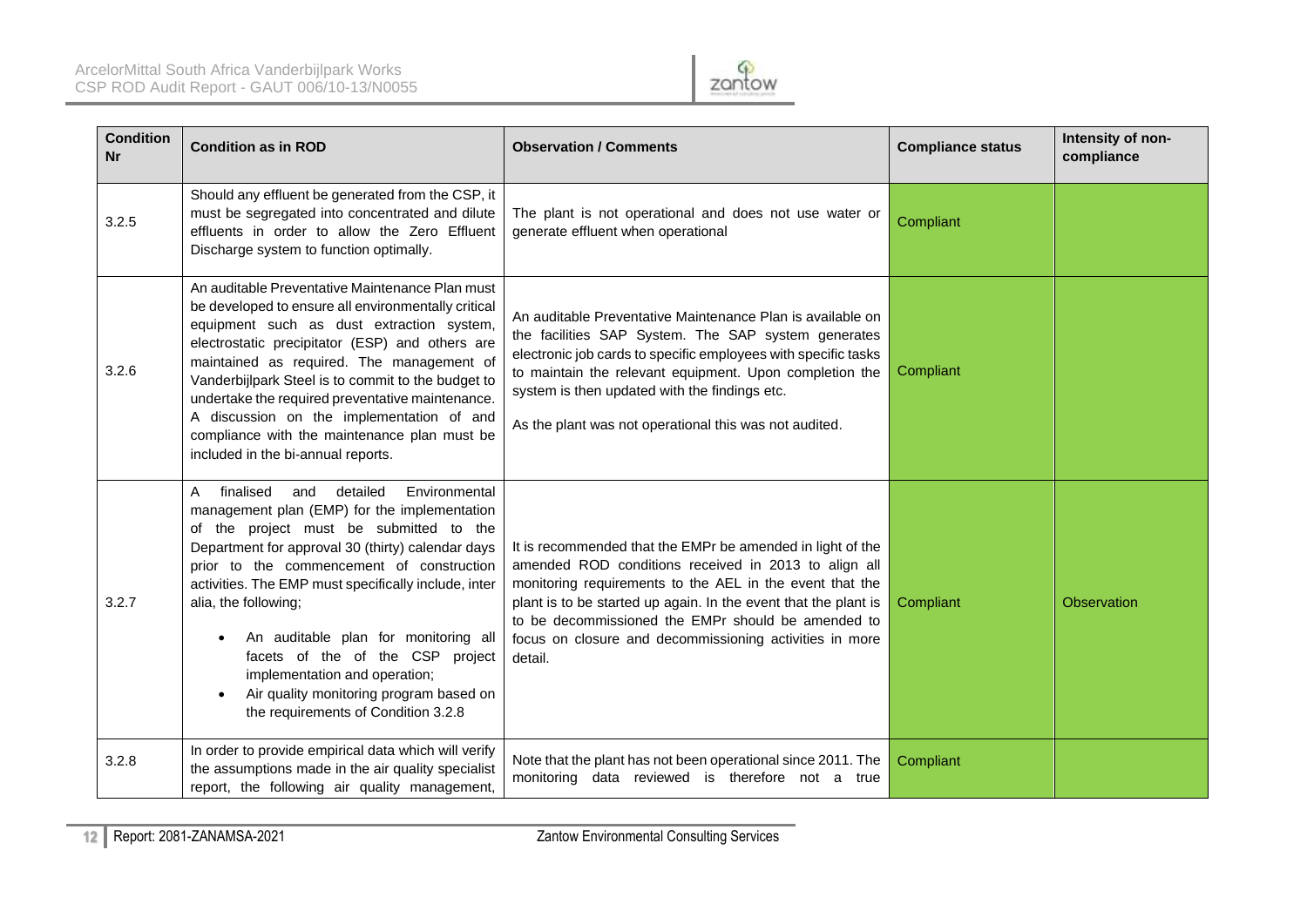

| <b>Condition</b><br><b>Nr</b> | <b>Condition as in ROD</b>                                                                                                                                                                                                                                                                           | <b>Observation / Comments</b>                                                                                                                                                                                                                                                                                          | <b>Compliance status</b> | Intensity of non-<br>compliance |
|-------------------------------|------------------------------------------------------------------------------------------------------------------------------------------------------------------------------------------------------------------------------------------------------------------------------------------------------|------------------------------------------------------------------------------------------------------------------------------------------------------------------------------------------------------------------------------------------------------------------------------------------------------------------------|--------------------------|---------------------------------|
|                               | monitoring and reporting regime must be<br>implemented and reported on in the bi-annual<br>environmental performance audits as applicable;                                                                                                                                                           | representation of the CSP emissions performance as the<br>plant was not operational.                                                                                                                                                                                                                                   |                          |                                 |
| 3.2.8.1                       | The stack monitoring must be conducted<br>continuously and the report made available on<br>request                                                                                                                                                                                                   | Stack monitoring is undertaken accordingly                                                                                                                                                                                                                                                                             | Complaint                |                                 |
| 3.2.8.2                       | The monitoring results for the above must be<br>graphically presented and included in the annual<br>audit report. Emissions must be presented at the<br>following reference conditions: 11%O2, 279<br>Kelvin, 101.3KPa<br>(as amended 2012)                                                          | The data is recorded in line with this requirement.                                                                                                                                                                                                                                                                    | Complaint                |                                 |
| 3.2.8.3                       | The stack must be so designed that if the<br>monitoring results in the first year indicate that<br>there is a need for further or improved mitigation<br>then additional technology can be easily installed<br>in the stack.                                                                         | The existing data indicates that there is no further need to<br>install additional abatement measures. During the limited<br>time periods when the CSP was operational the existing<br>system could function effectively and still remain in<br>compliance with the emissions license limit.                           | Compliant                |                                 |
| 3.2.8.4                       | A long term Air quality Management Plan and<br>Audit Plan must be compiled for the ArcelorMittal<br>Vanderbijlpark Works CSP and Magnetic<br>Separation Plant based on the outcome of the<br>above monitoring results. These plans must<br>consider international standards and<br>best<br>practise. | The current conclusions drawn from the emissions results<br>are that the CSP would not require additional abatement<br>technology to be installed to achieve national and internal<br>standards.<br>An overall air quality management plan is in place for the<br>plant in the form of an Emission Reduction Strategy. | Compliant                |                                 |
| 3.2.8.5                       | Considering that ArcelorMittal Vanderbijlpark<br>Works intends increasing its production capacity<br>and is located in a hotspot area, it is therefore                                                                                                                                               | The current emission standards achieved at the stack<br>complies with "existing plant standards" as well as "new<br>plant standards" in terms of the new national emission limits.                                                                                                                                     | Compliant                |                                 |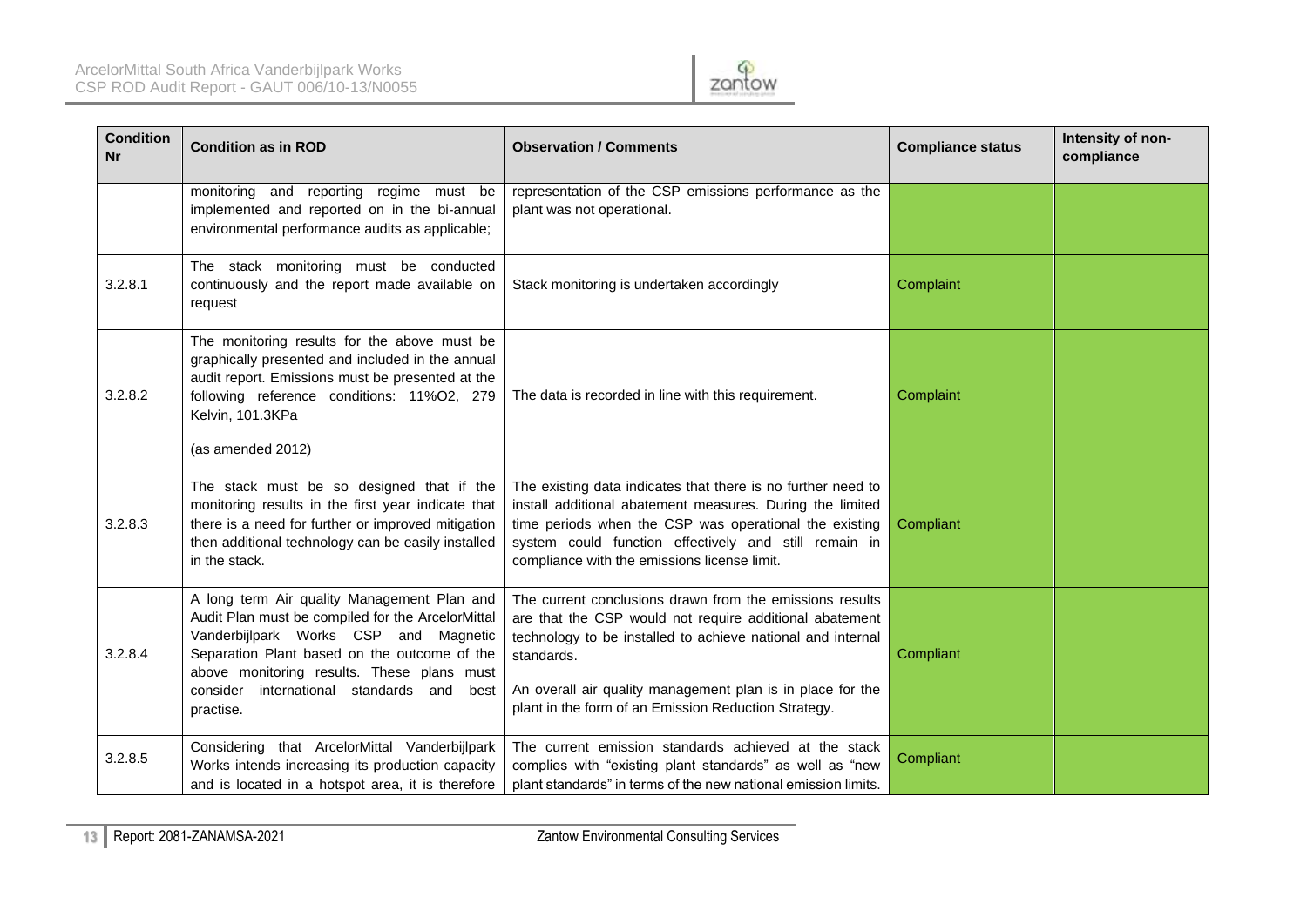

| <b>Condition</b><br><b>Nr</b> | <b>Condition as in ROD</b>                                                                                                                                                                                                                                                                                                   | <b>Observation / Comments</b>                                                                                                                                                                                                                                                                                                                                                                               | <b>Compliance status</b> | Intensity of non-<br>compliance |
|-------------------------------|------------------------------------------------------------------------------------------------------------------------------------------------------------------------------------------------------------------------------------------------------------------------------------------------------------------------------|-------------------------------------------------------------------------------------------------------------------------------------------------------------------------------------------------------------------------------------------------------------------------------------------------------------------------------------------------------------------------------------------------------------|--------------------------|---------------------------------|
|                               | essential that ArcelorMittal Vanderbijlpark Works<br>considers lowering its emissions more than the<br>applicable standards require. The emission<br>reduction strategies must be developed to make<br>provision for the new local and applicable<br>international standards.                                                | These limits are in line with best practices and international<br>standards.<br>The CSP (or Old PSP ESP) contributes less than 1 % of the<br>total dust emissions load from the ArcelorMittal<br>Vanderbijlpark Works. From a cost: benefit approach it is not<br>advisable to spend additional resources on such a small<br>source in future. Focus and resources should be towards the<br>larger sources. |                          |                                 |
| 3.2.9                         | Detailed and up to date records must be kept of<br>all incidents and complaints pertaining to the CSP<br>project, how these were managed, and the<br>prevention of the recurrence thereof. These<br>records must be made available to the<br>Department within 14 (fourteen) days upon written<br>request by the Department. | Detailed records are kept of all environmental incidents<br>reported at the DR plant - None was reported for the CSP<br>specifically as the plant was not operational                                                                                                                                                                                                                                       | Compliant                |                                 |
| 3.2.10                        | This Department and the Department of Water<br>Affairs must be informed of any major<br>environmental and pollution incidents relating to<br>the CSP project within 24 hours of such incidents<br>occurring.                                                                                                                 | None was reported                                                                                                                                                                                                                                                                                                                                                                                           | Compliant                |                                 |
| 3.2.11                        | ArcelorMittal Vanderbijlpark Works must consider<br>using flared waste gases from the Coke Ovens<br>and other sources within the boundary as a fuel<br>for auxiliary equipment.                                                                                                                                              | The use of Coke Oven Gas or Blast Furnace gas as fuel for<br>auxiliary equipment was said to be technically unfeasible.<br>Waste gasses are used to generate steam and electricity<br>and are already used as an energy source throughout the<br>works.                                                                                                                                                     | Compliant                |                                 |
| 3.2.12                        | Vanderbijlpark<br>ArcelorMittal<br>Works<br>must<br>investigate the potential of using the existing<br>dumped or stored dolochar as input material into                                                                                                                                                                      | An investigation was done on the recyclability of recovering<br>the material from the disposal site. The material is mixed and<br>therefore not reclaimable for use as input material.                                                                                                                                                                                                                      | Compliant                |                                 |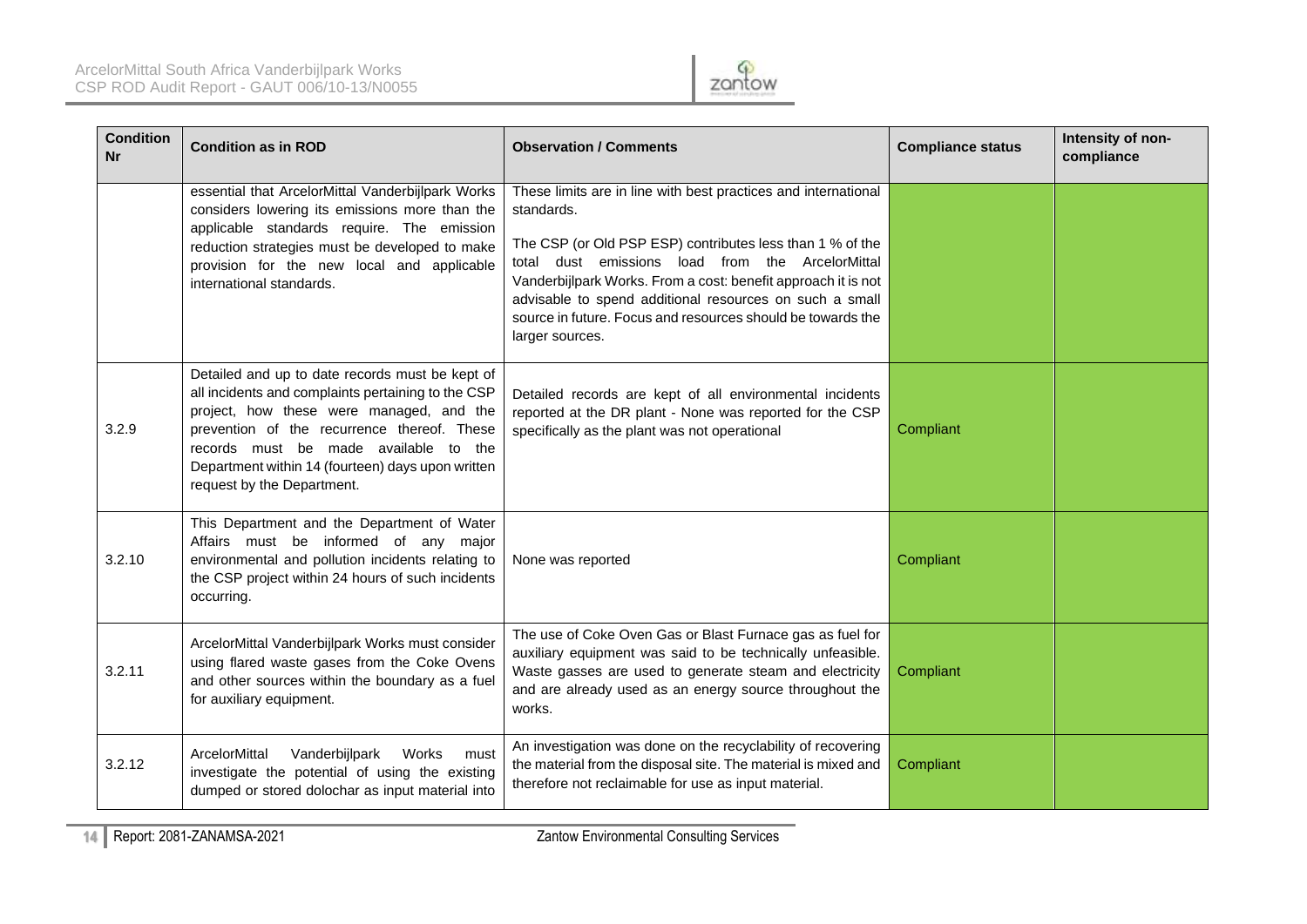

| <b>Condition</b><br><b>Nr</b> | <b>Condition as in ROD</b>                                                                                                                                                                                                                                                                                                                                                                        | <b>Observation / Comments</b>                                                                                                                                                                                                                           | <b>Compliance status</b> | Intensity of non-<br>compliance |
|-------------------------------|---------------------------------------------------------------------------------------------------------------------------------------------------------------------------------------------------------------------------------------------------------------------------------------------------------------------------------------------------------------------------------------------------|---------------------------------------------------------------------------------------------------------------------------------------------------------------------------------------------------------------------------------------------------------|--------------------------|---------------------------------|
|                               | the CSP. This must be reported in the quarterly<br>progress reports.                                                                                                                                                                                                                                                                                                                              | Dolochar cannot be stored separately as this would create a<br>dust nuisance.                                                                                                                                                                           |                          |                                 |
| 3.2.13                        | The operation of the CSP and Magnetic<br>Separation Plant as a whole must comply with the<br>Occupational Health and Safety Act (No 85 of<br>1993) and sound occupational hygiene<br>procedures implemented and improved upon.<br>control measures<br>Engineering<br>must be<br>considered as first choice for mitigation.                                                                        | Health and Safety procedures are in place and part of the<br>management system. ISO 18001 certification was<br>maintained in 2017.<br>An in depth audit into the Health and Safety Act is beyond<br>the scope and mandate of the environmental auditor. | Compliant                |                                 |
| 3.2.14                        | The CSP must be integrated into the CSP ISO<br>System.                                                                                                                                                                                                                                                                                                                                            | Evidence of the CSP in the ISO 14001 system has been<br>confirmed. The plant makes part of the impact and aspect<br>register of the existing system.                                                                                                    | Compliant                |                                 |
| 3.2.15                        | The recommendations contained in the Specialist<br>studies submitted in support of the application for<br>authorisation of the CSP project are regarded as<br>an extension of the conditions of this<br>authorisation. Implementation or compliance with<br>these recommendations must be discussed as<br>part of the quarterly progress reports and bi-<br>annual performance audits thereafter. |                                                                                                                                                                                                                                                         |                          |                                 |
|                               | Verify the emission rate used in the air<br>quality modelling at 50mg/Nm <sup>3</sup>                                                                                                                                                                                                                                                                                                             | The plant has not been operational since 2011 when<br>commissioning occurred due to a lack of a market demand.<br>At short periods when the plant was operational the stack<br>emissions still complied with the emission limit of 50<br>mg/Nm3.        | Compliant                |                                 |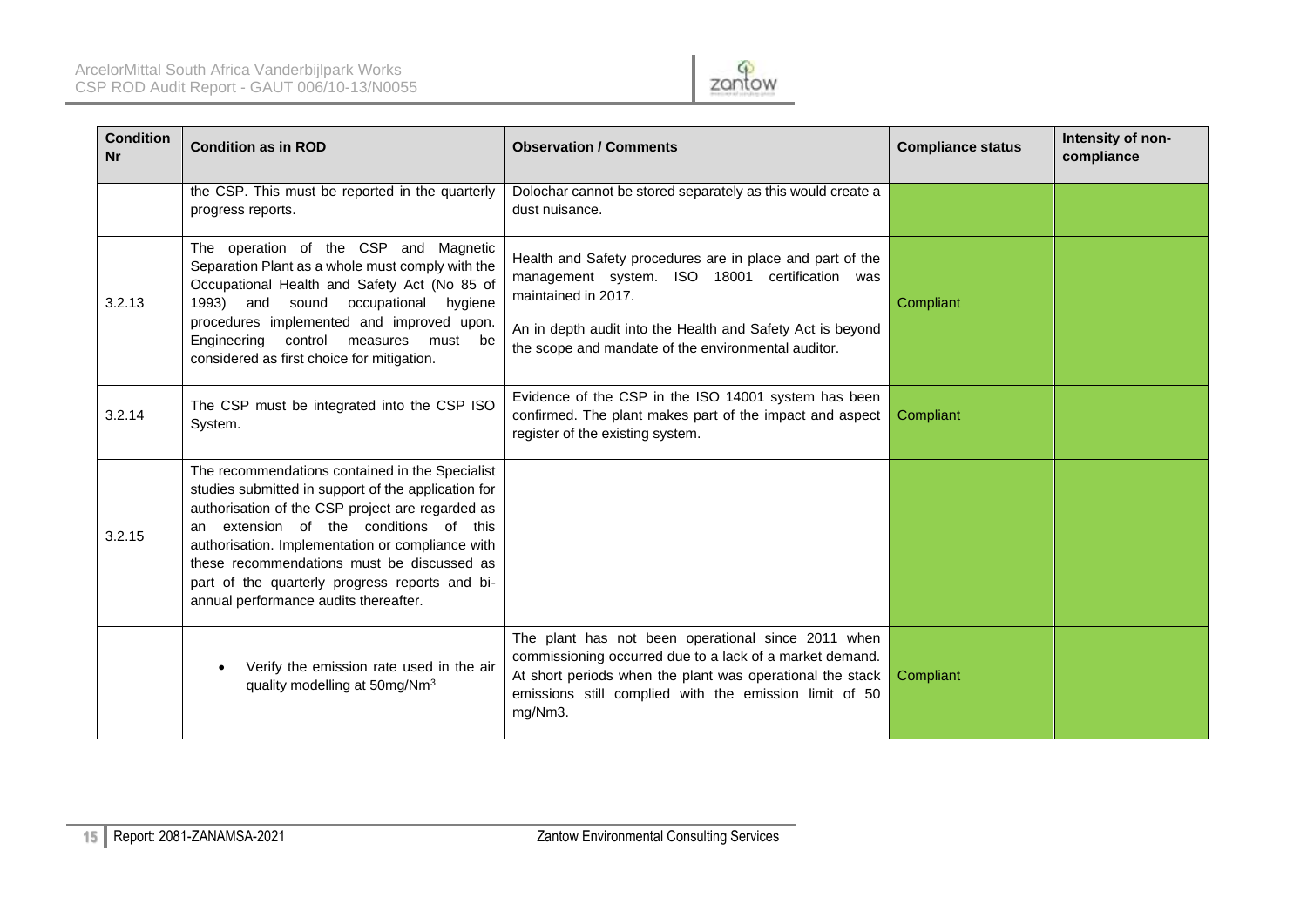

| <b>Condition</b><br>Nr | <b>Condition as in ROD</b>                                                                                                                                                                                                                                                            | <b>Observation / Comments</b>                                                                                                                                                                                                          | <b>Compliance status</b> | Intensity of non-<br>compliance |
|------------------------|---------------------------------------------------------------------------------------------------------------------------------------------------------------------------------------------------------------------------------------------------------------------------------------|----------------------------------------------------------------------------------------------------------------------------------------------------------------------------------------------------------------------------------------|--------------------------|---------------------------------|
|                        | It is recommended that the Sinter Plant<br>emissions be abated.                                                                                                                                                                                                                       | A bag house at a cost of R 260 million was installed and<br>commissioned at Vanderbijlpark Works which reduced the<br>emissions significantly.                                                                                         | Compliant                |                                 |
|                        | Continue with continuous ambient air<br>$\bullet$<br>quality monitoring to verify ambient<br>concentration of PM10 to verify predicted<br>concentrations                                                                                                                              | Four Ambient air quality stations are operational at<br>Vanderbijlpark Works                                                                                                                                                           | Compliant                |                                 |
|                        | Establish a continuous ambient air<br>٠<br>quality monitoring station to measure PM<br>2.5 concentrations.                                                                                                                                                                            | A PM2.5 monitor has been installed at 1 of the locations<br>mentioned above.                                                                                                                                                           | Compliant                |                                 |
|                        | Maximise<br>local<br>procurement<br>and<br>$\bullet$<br>employment through ensuring that local<br>contractors are supported in being made<br>aware of contract opportunities that may<br>become available, should the proposed<br>Plant<br>Carbon<br>Separation<br>be<br>implemented. | Mintek was the supplier of the equipment and technology                                                                                                                                                                                | Compliant                |                                 |
|                        | Where competence, cost and ability to<br>$\bullet$<br>maintain schedule are<br>comparable<br>different<br>competing<br>between<br>providers,<br>contractors/service<br>preference should be given to locally<br>based contractors/service providers                                   | Mintek was the supplier of the equipment and technology                                                                                                                                                                                | Compliant                |                                 |
|                        | It is recommended that the Mittal Steel<br>$\bullet$<br>Vanderbijlpark Occupational Health and<br>Safety team be drawn closer into the<br>project team during refinements of the<br>design and construction of the proposed                                                           | At the time this condition was applicable the ROD was under<br>the ownership of Coke and Chemicals. No record of<br>meetings or discussions was available. From project<br>documentation it could however be seen that the supplier of | <b>Historic Issue</b>    |                                 |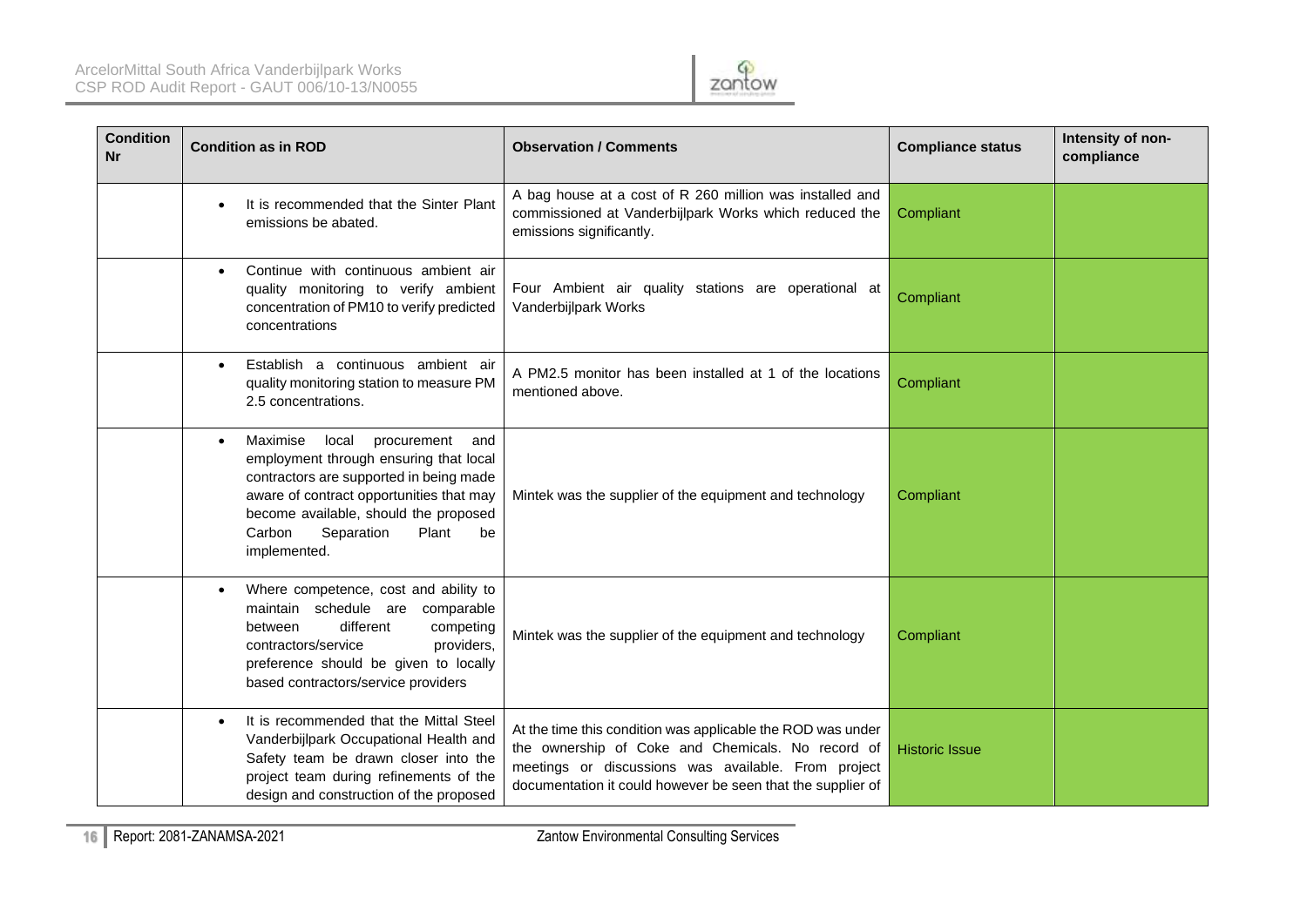

| <b>Condition</b><br><b>Nr</b> | <b>Condition as in ROD</b>                                                                                                                                                                                                                                                        | <b>Observation / Comments</b>                                                                                                                                                                                                                                                                                                                                                                                                          | <b>Compliance status</b> | Intensity of non-<br>compliance |
|-------------------------------|-----------------------------------------------------------------------------------------------------------------------------------------------------------------------------------------------------------------------------------------------------------------------------------|----------------------------------------------------------------------------------------------------------------------------------------------------------------------------------------------------------------------------------------------------------------------------------------------------------------------------------------------------------------------------------------------------------------------------------------|--------------------------|---------------------------------|
|                               | plant to ensure further evaluation and<br>refinement in regard to plant lay-out and<br>planned engineering control measures.                                                                                                                                                      | the equipment and design considered health and safety<br>matters.                                                                                                                                                                                                                                                                                                                                                                      |                          |                                 |
|                               | Include the proposed Carbon Separation<br>$\bullet$<br>Plant in the existing Mittal Steel<br>Vanderbijlpark<br>Works<br>Hygiene<br>surveillance programme, as well as the<br>annual internal and third party audit<br>programme (Administrative controls).                        | The entire DR plant is part of the occupational health survey<br>schedule.                                                                                                                                                                                                                                                                                                                                                             | Compliant                |                                 |
|                               | Baseline monitoring must be conducted<br>$\bullet$<br>within the first 12 months of operation to<br>determine, in particular,<br>worker<br>exposure to dust, noise, and vibration.<br>This baseline should be compared with<br>applicable occupational health exposure<br>levels. | Occupational health surveys have been completed in 2020                                                                                                                                                                                                                                                                                                                                                                                | Compliant                |                                 |
|                               | Ensure that the existing emergency<br>response plan is revised to include and<br>be implemented at the proposed Carbon<br>Separation Plant.                                                                                                                                       | The overall works emergency plans are reviewed by a panel<br>of experts on a regular basis. The plans addressed in the<br>overall Emergency Response Plan are based on risk. The<br>CSP is not addressed specifically in the overall works plan<br>as the risk of a total catastrophe is insignificant.                                                                                                                                | Compliant                |                                 |
|                               | implementation of planned<br>Ensure<br>control measures in Table 8 and<br>compliance with requirements of the<br>OHS Act.                                                                                                                                                         | Automate the plant where possible - Compliant<br>$\circ$<br>Works procedures implemented - Compliant<br>$\circ$<br>Locate in the existing building structure - Complaint<br>$\circ$<br>Install a dust extraction system - Complaint<br>$\circ$<br>Restrict access to site to less than 48 minutes in an 8<br>$\circ$<br>hour shift - not required currently as the plant is offline<br>Issue personnel with PPE - Compliant<br>$\circ$ | Compliant                |                                 |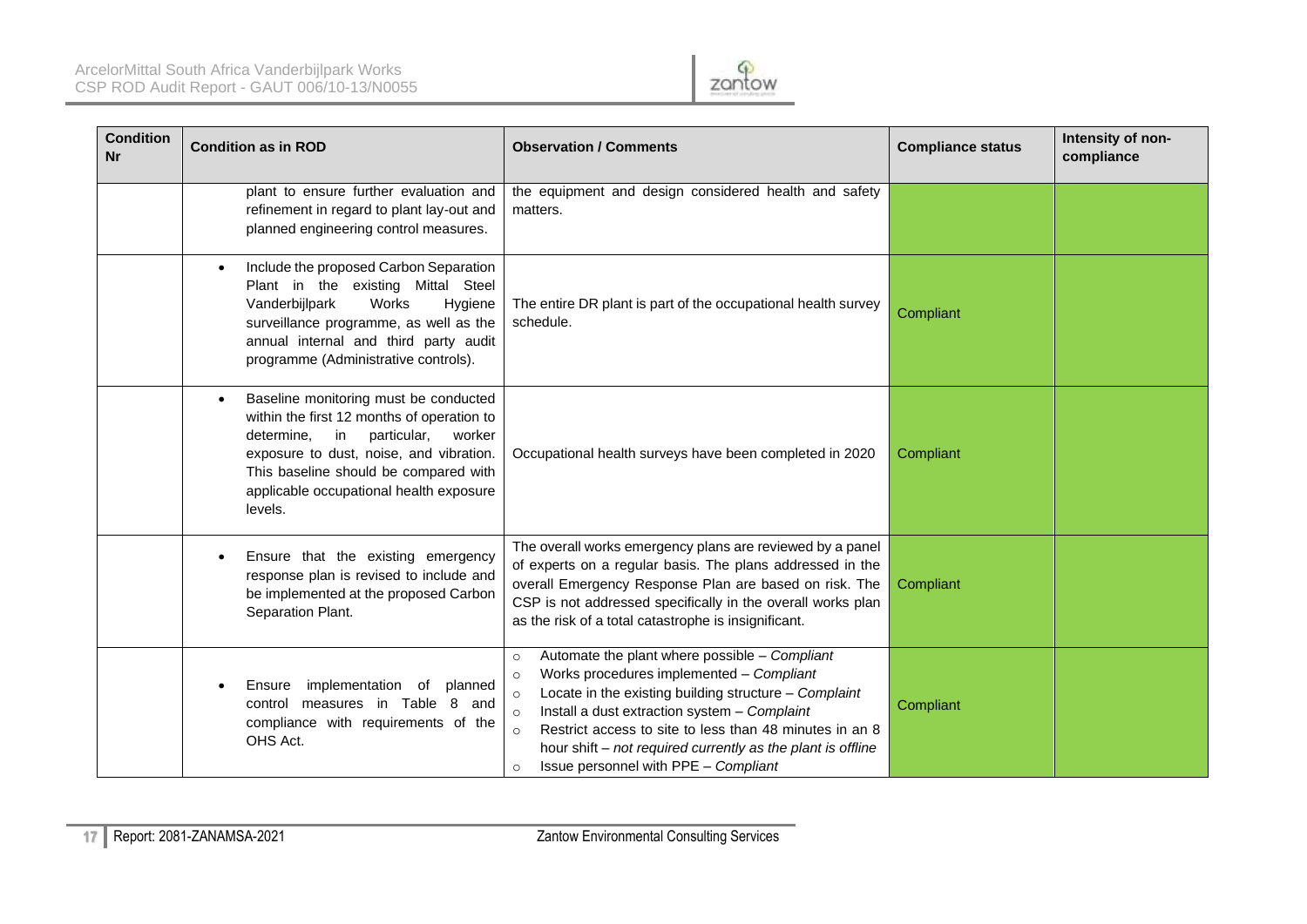

| <b>Condition</b><br><b>Nr</b> | <b>Condition as in ROD</b>                                                                                                                                                                                                                                                                                                        | <b>Observation / Comments</b>                                                                                                                                                                                                                            | <b>Compliance status</b> | Intensity of non-<br>compliance |
|-------------------------------|-----------------------------------------------------------------------------------------------------------------------------------------------------------------------------------------------------------------------------------------------------------------------------------------------------------------------------------|----------------------------------------------------------------------------------------------------------------------------------------------------------------------------------------------------------------------------------------------------------|--------------------------|---------------------------------|
|                               |                                                                                                                                                                                                                                                                                                                                   | Use water to supress dust for the carbon rich material -<br>$\circ$<br>Complaint<br>Engineering controls to be implemented to reduce<br>vibration stress - Complaint                                                                                     |                          |                                 |
|                               | Provide on-going feedback to registered<br>$\bullet$<br>I&AP's on progress, as well as<br>environmental and social performance of<br>the proposed project, as well as other<br>environmental impact studies and<br>implementation of projects. A six-<br>monthly or annual feedback letter may<br>be considered for this purpose. | Communication exists to registered IAPs on the project<br>specifically. ArcelorMittal issues a general environmental<br>management newsletter on an annual basis as well as<br>publish a sustainability report which addressed waste<br>related matters. | Compliant                |                                 |
| 3.2.16                        | All potential emergencies that can be expected<br>from the CSP must be addressed in line with the<br>existing Direct Reduction Plant and ArcelorMittal<br>Vanderbijlpark Works emergency response<br>procedures.                                                                                                                  | Emergency procedures exists<br>A HAZOP study was completed to identify all potential risks                                                                                                                                                               | Compliant                |                                 |
| 3.2.17                        | The Department of Water Affairs and Forestry and<br>any other Government Department requirements<br>and or conditions pertinent to the proposed project<br>must be complied with.                                                                                                                                                 | None was set                                                                                                                                                                                                                                             | Compliant                |                                 |
| 3.2.18                        | An independent Environmental Control Officer<br>(ECO) with an understanding of the carbon<br>separation process must be appointed for the<br>duration of the construction and commissioning,<br>to monitor and report on compliance with the<br>conditions of this authorisation.                                                 | An appointment letter was presented as evidence. Ilze<br>Broekman was appointed as ECO                                                                                                                                                                   | Compliant                |                                 |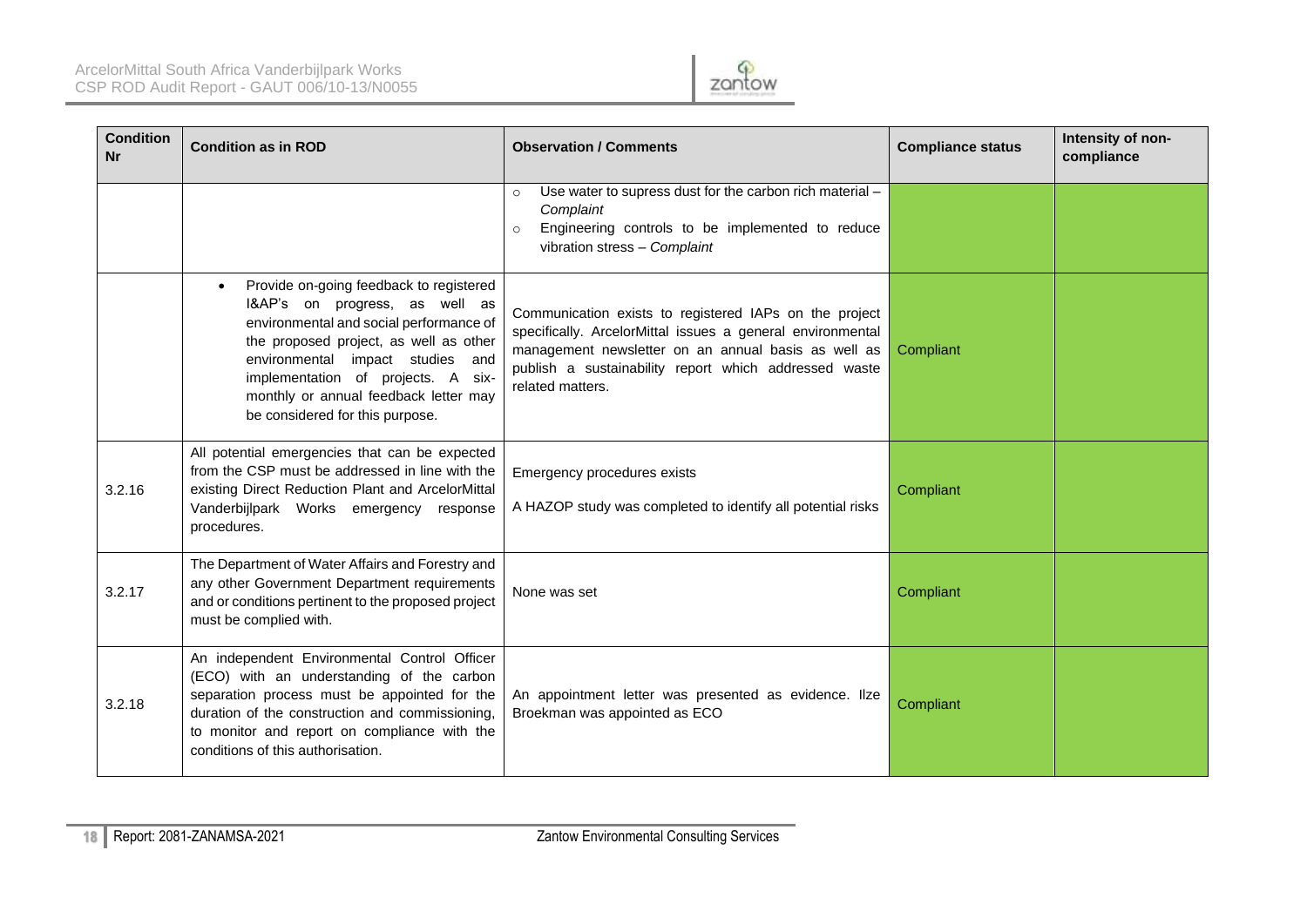

| <b>Condition</b><br><b>Nr</b> | <b>Condition as in ROD</b>                                                                                                                                                                                                                                                                                                                                                                           | <b>Observation / Comments</b>                                             | <b>Compliance status</b> | Intensity of non-<br>compliance |
|-------------------------------|------------------------------------------------------------------------------------------------------------------------------------------------------------------------------------------------------------------------------------------------------------------------------------------------------------------------------------------------------------------------------------------------------|---------------------------------------------------------------------------|--------------------------|---------------------------------|
| 3.3                           | <b>General Conditions</b>                                                                                                                                                                                                                                                                                                                                                                            |                                                                           |                          |                                 |
| 3.3.a                         | Any changes to, or deviations from the project<br>description set out in this letter must be approved<br>in writing by the Department before such changes<br>or deviations may be affected.                                                                                                                                                                                                          | No deviations were made                                                   | N/A                      |                                 |
| 3.3.b                         | This Department may review the conditions in this<br>letter from time to time and may, in notice in<br>writing to the applicant, amend, add or remove a<br>condition.                                                                                                                                                                                                                                | Noted                                                                     | N/A                      |                                 |
| 3.3.c                         | The applicant must notify the Department at least<br>10 (ten) days prior to the change of ownership,<br>project developer, or the alienation of any similar<br>rights for the activity described in this letter. The<br>applicant must furnish a copy of this document to<br>the new owner, developer or person to whom the<br>rights accrue the conditions contained herein are<br>binding on them. | The department was notified of the change of ownership in<br>2009.        | Complaint                |                                 |
| 3.3.d                         | Where any of the applicants contact details<br>change, including the name of the responsible<br>person, the physical or postal address and or<br>telephone details the applicant must notify the<br>Department as soon as the new details become<br>known to the applicant.                                                                                                                          | Name change amendment was submitted in 2009 and again<br>in October 2012. | Compliant                |                                 |
| 3.3.e                         | Authorisation for the activity is granted in terms of<br>the Environmental Conservation Act 1989, (Act 73<br>of 1989) only and does not exempt the holder from<br>compliance to other relevant legislation.                                                                                                                                                                                          | Noted                                                                     | N/A                      |                                 |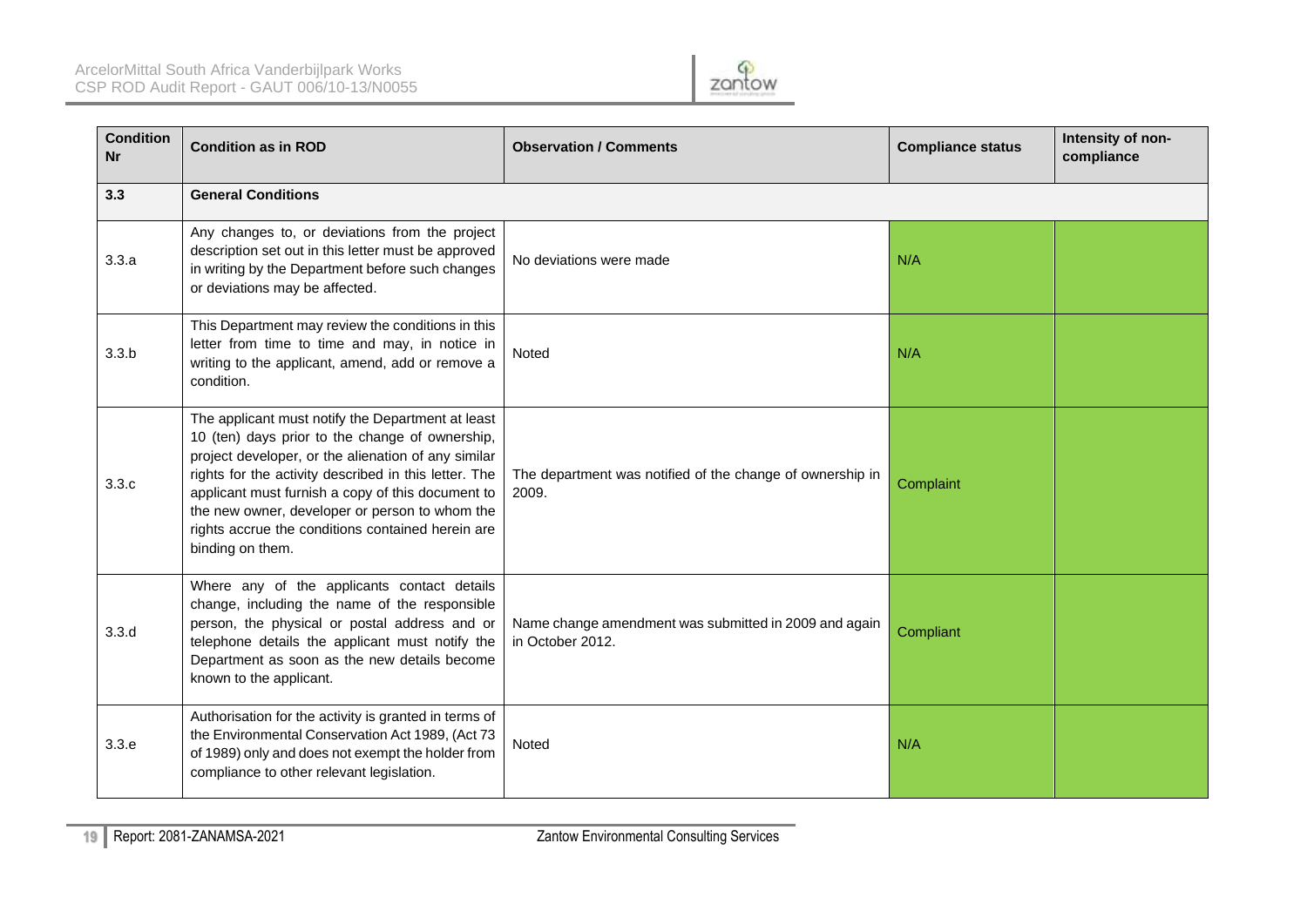

| <b>Condition</b><br>Nr | <b>Condition as in ROD</b>                                                                                                                                                                                                                                                                                                                                        | <b>Observation / Comments</b>               | <b>Compliance status</b> | Intensity of non-<br>compliance |  |  |
|------------------------|-------------------------------------------------------------------------------------------------------------------------------------------------------------------------------------------------------------------------------------------------------------------------------------------------------------------------------------------------------------------|---------------------------------------------|--------------------------|---------------------------------|--|--|
| 3.3.f                  | The applicant shall be responsible for ensuring<br>compliance with the conditions contained in this<br>letter by any person acting on his behalf including<br>but not limited to an agent, servant, or employee<br>or any person rendering a service to the applicant<br>in respect of the activity, including but not limited<br>to contractors and consultants. | Noted                                       | N/A                      |                                 |  |  |
| 3.3.g                  | Department officials shall be given access to the<br>facility referred to in 1 above for the purpose of<br>assessing and or monitoring compliance with<br>conditions contained in this letter at all reasonable<br>times.                                                                                                                                         | Noted                                       | N/A                      |                                 |  |  |
| 3.3.h                  | The applicant must notify the department within<br>24 hours if any condition of this authorisation<br>cannot or is not adhered to. The notification must<br>be supplemented with reasons for non-<br>compliance.                                                                                                                                                  | No non-compliance noted in the audit period | Compliant                |                                 |  |  |
| 3.4                    | <b>Reporting Requirements</b>                                                                                                                                                                                                                                                                                                                                     |                                             |                          |                                 |  |  |
| 3.4.a                  | The following Occupational Hygiene surveys and<br>assessments must be done in line with the<br>Occupational Health and Safety Act, 1993 (Act no<br>85 of 1993). The subsequent report must be<br>submitted to the department on request.<br>(as amended in 2010)                                                                                                  | Monitoring was conducted in 2020.           | Compliant                |                                 |  |  |
| 3.4.b                  | Deleted in the amendment dated 06-03-2013                                                                                                                                                                                                                                                                                                                         |                                             |                          |                                 |  |  |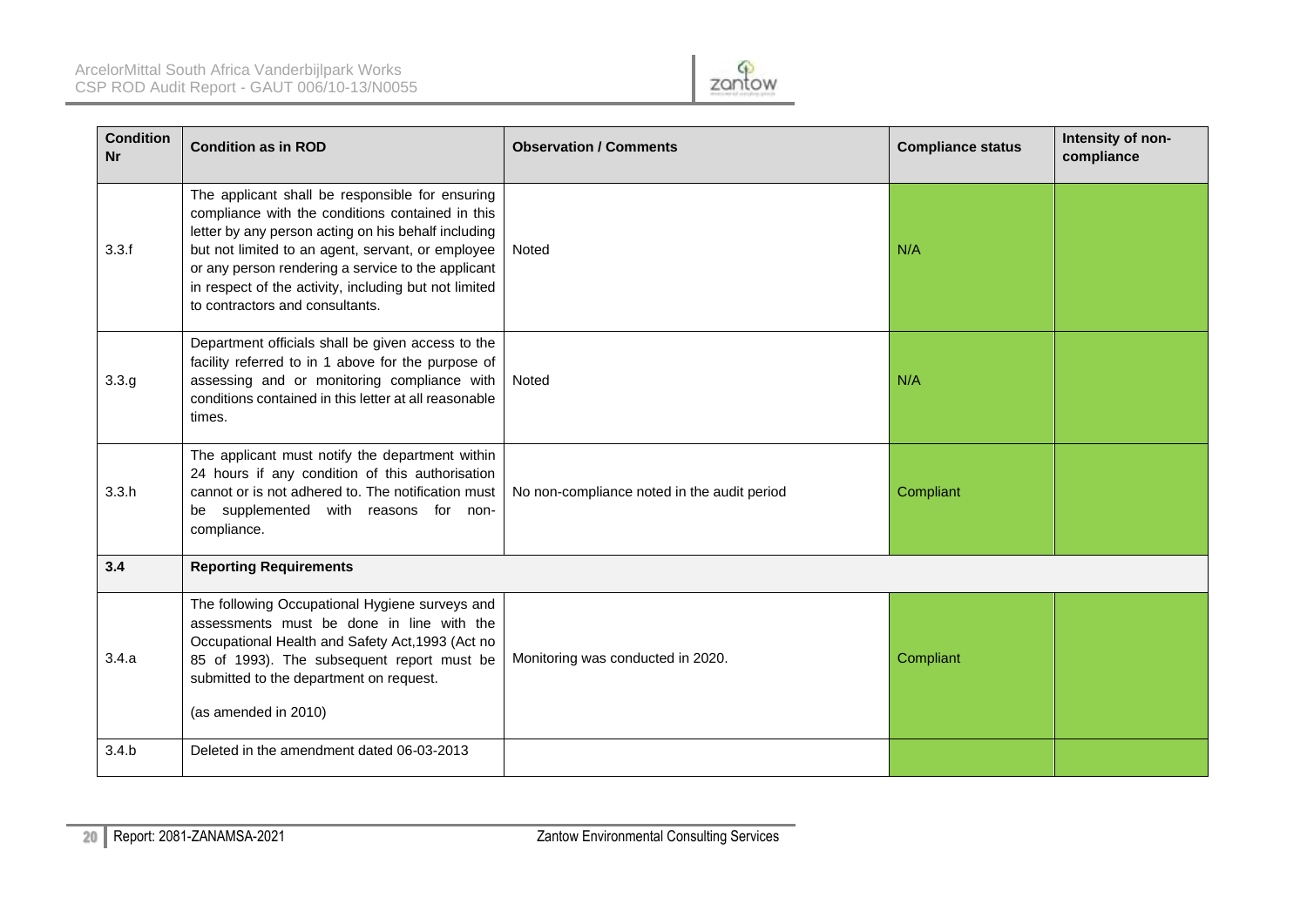

| <b>Condition</b><br>Nr | <b>Condition as in ROD</b>                                                                                                                                                                                                                                                                                                                                                                | <b>Observation / Comments</b>                                                                                                                                            | <b>Compliance status</b> | Intensity of non-<br>compliance |
|------------------------|-------------------------------------------------------------------------------------------------------------------------------------------------------------------------------------------------------------------------------------------------------------------------------------------------------------------------------------------------------------------------------------------|--------------------------------------------------------------------------------------------------------------------------------------------------------------------------|--------------------------|---------------------------------|
| 3.4.c                  | An annual Environmental Performance Audit<br>conducted by an independent accredited auditor<br>must be submitted to the Department for review,<br>first audit being due 12 (twelve) months after<br>commissioning of the CSP project and every 12<br>months thereafter.<br>As per letter from GDARD 10-07-2012 the audit<br>reports must be kept on file and made available<br>on request | Refer to paragraph 4.3 of this report for detailed discussion<br>on the specific requirements of this condition.<br>Previous external reports were available for review. | Compliant                |                                 |
| 3.5                    | <b>Duration of authorisation</b>                                                                                                                                                                                                                                                                                                                                                          |                                                                                                                                                                          |                          |                                 |
|                        | If the activity authorised by this letter does not<br>commence within 1 year from the date of<br>signature of this letter, the authorisation will lapse<br>and the applicant will need to reapply for<br>authorisation in terms of the above legislation or<br>any amendments thereto.                                                                                                    | The activity commenced within he required timeframe                                                                                                                      | Compliant                |                                 |
| 5                      | <b>Appeals</b>                                                                                                                                                                                                                                                                                                                                                                            |                                                                                                                                                                          |                          |                                 |
|                        | The applicant is required to inform all registered<br>interested and affected parties of the decision<br>contained in this Record of Decision as well as the<br>process for appeals described above within seven<br>7 days of date of signature.                                                                                                                                          | No records of the initial communication to the IAPS are<br>available as explained above.                                                                                 | <b>Historic Issue</b>    |                                 |
|                        | <b>Various Amendments</b>                                                                                                                                                                                                                                                                                                                                                                 |                                                                                                                                                                          |                          |                                 |
|                        | Notification to the IAP's re the amendments<br>granted                                                                                                                                                                                                                                                                                                                                    | Proof of communication to IAPs on all the amendments is<br>available                                                                                                     | Complaint                |                                 |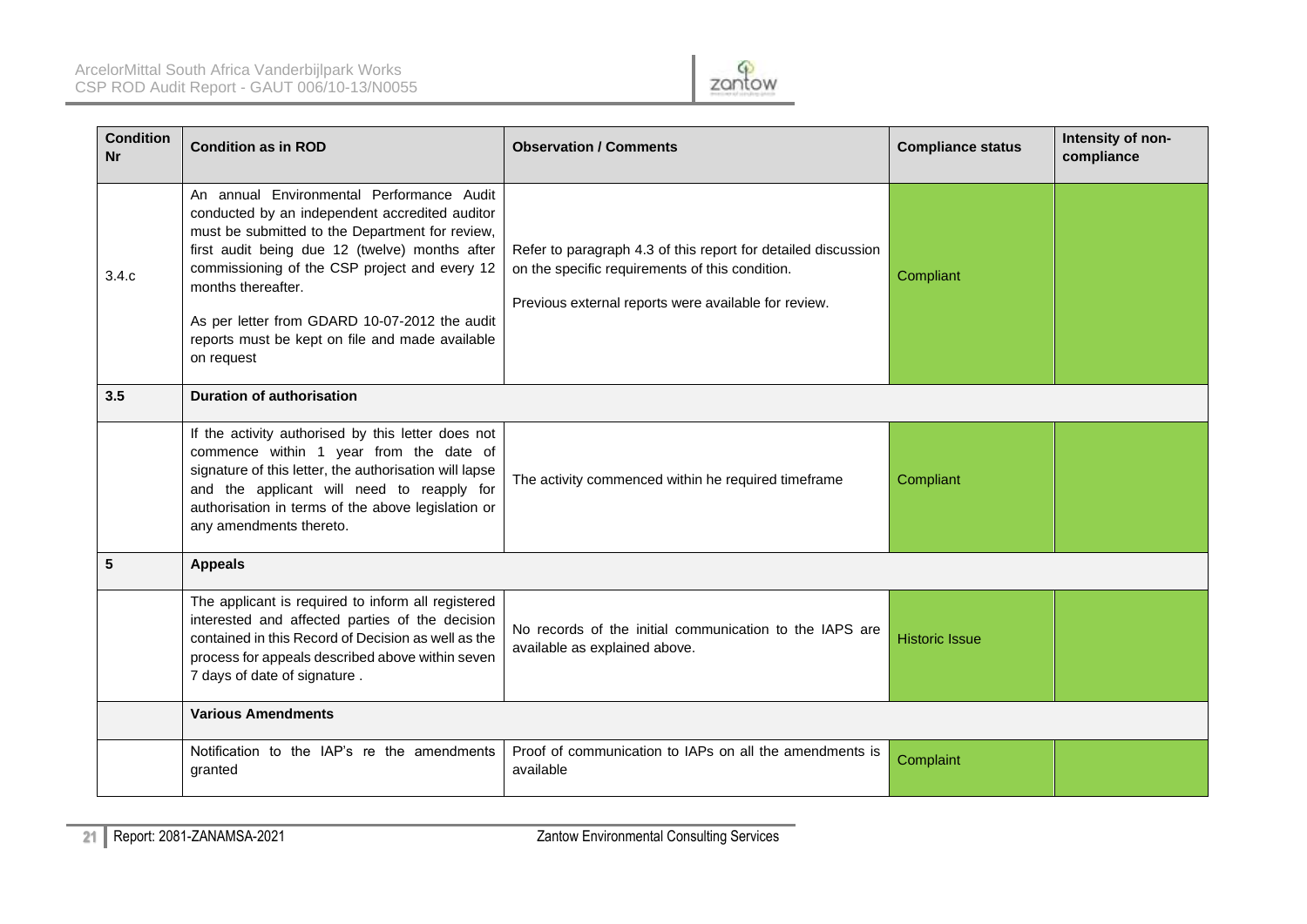

#### <span id="page-21-0"></span>**4.2. SPECIFIC INFORMATION ASSESSMENT**

<span id="page-21-1"></span>In terms of condition 3.4.c certain items needs to be specifically addressed in the Audit report. These are as follows;

#### **4.1.1.Air Quality Monitoring and Reporting as Required by Condition 3.2(8)**

It should be stated that the CSP was not operational for the audit period and there is no short-term plan to recommissioning the plant in the short term. Initial planning was that the carbon rich material would be reused in the Electric Arc Furnaces (EAF) on site as well as sold to a brick maker. Due to economic and environmental pressures, ArcelorMittal has decided to shut down the EAF's operated on site. The offset of the material is therefore no longer available. The prospective customers to procure and re-use the carbon rich material is also no longer available and alternative customers are being investigated. The demand for the product is therefore not enough to justify the operation of the plant continuously.

Due to the inactive state of the CSP very limited air quality monitoring data is available to review and analyse. It is therefore not completely accurate to report on the efficiency of the air pollution abatement technology such as the dust extraction system and electrostatic precipitators.

It must be noted that the CSP, the old product separation plant (PSP) and the third product separation strand deducting system at Kilns 5 & 6 makes use of the same stack in a closed system, which means that the CSP does not have its own unique stack. Emissions measurements at the stack are therefore a combination of emissions from the CSP, the PSP and the third product separation strand deducting system at Kilns 5 & 6. Due to the fact that the CSP was never fully operational, the air quality data available for the mentioned stack does not include emission from the CSP on a continuous basis.

Condition 3.2.8.1 of the RoD as amended requires that continuous stack monitoring be conducted as per the AEL requirements. It has been confirmed that continuous stack monitoring are taking place.

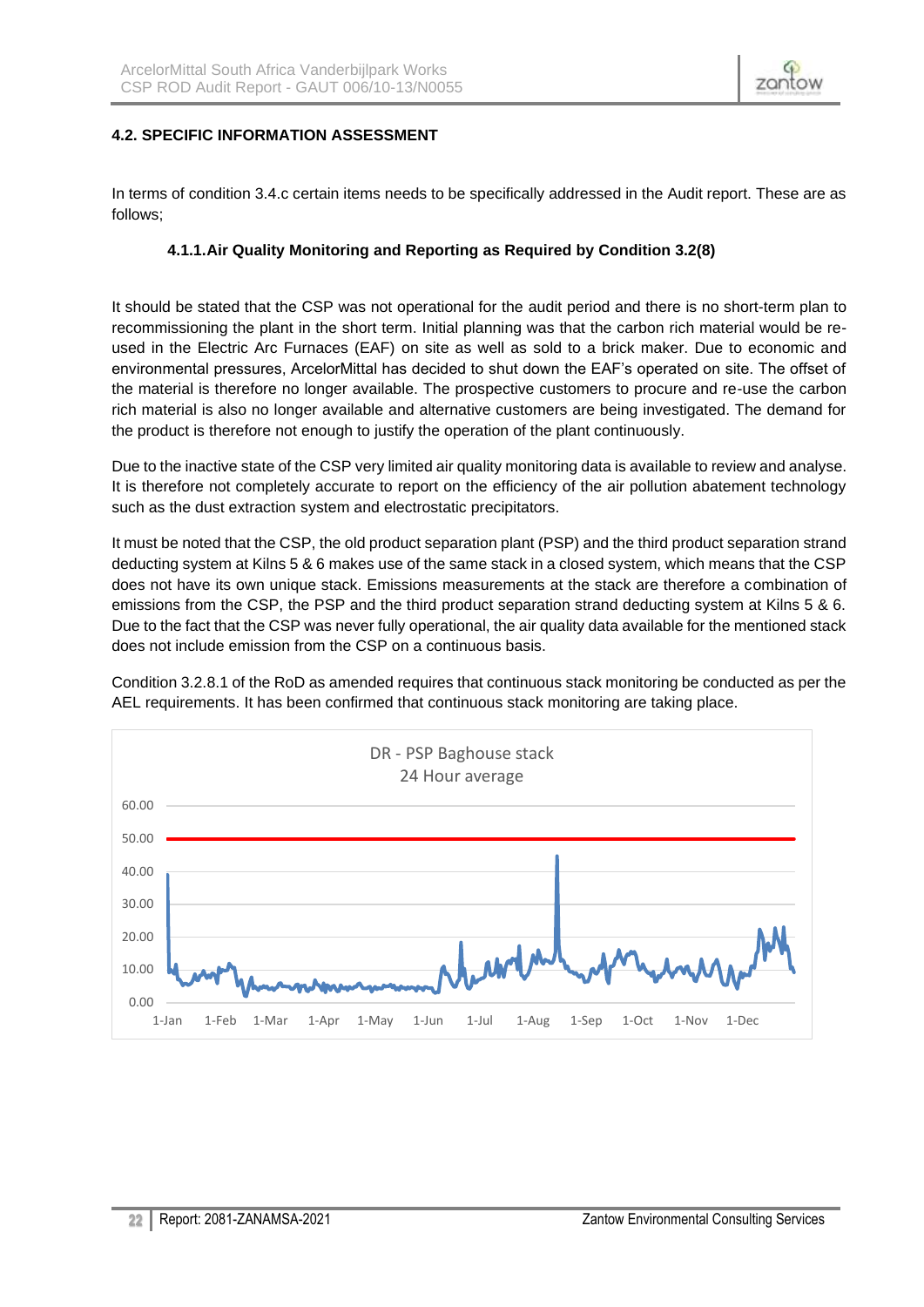

#### <span id="page-22-0"></span>**Figure 1 Dust emissions results**

# **4.1.2.Spikes in Air Quality Monitoring Data**

The plant was not operational during the audit period. The available monitoring data is representative of the other plants extracting to the PSP abatement equipment. No spikes were observed in the monitoring data which indicates that the abatement equipment is operating effectively. In the event that the production is started again at the CSP the performance of the abatement equipment indicates that it will have capacity to handle the load from the CSP.

# **4.1.3.Efficiency of the Air Pollution Abatement Technology**

<span id="page-22-1"></span>During the 2020/2021 audit period the CSP was not operational. As explained above, the Electrostatic Precipitator emissions results obtained from that period were well within the limit of 50 mg/Nm<sup>3</sup> thus concluding that the effectiveness of the abatement technology is satisfactorily in the event that the CSP will start up again.

# **4.1.4.Implementation of the Recommendations of Specialist Studies**

<span id="page-22-2"></span>The recommendations made in the air quality assessment are all complied with. Ambient monitoring of PM10 and PM2.5 is being conducted by ArcelorMittal and reported to the municipality as required.

The auditor was advised that it is not anticipated that new staff will be appointed to operate the CSP but that current staff will be trained and capacitated to manage and operate the plant. The facility has strict procurement policies, and a range of criteria has been utilised to assess and choose contractors for the project.

# **4.1.5.General State of the CSP Plant**

<span id="page-22-3"></span>The plant was not operational at the time of the audit and has not been in operation for the entire 12 months. A site visit was not undertaken due to the Level 3 and Level 4 restrictions imposed in light of the COVID pandemic.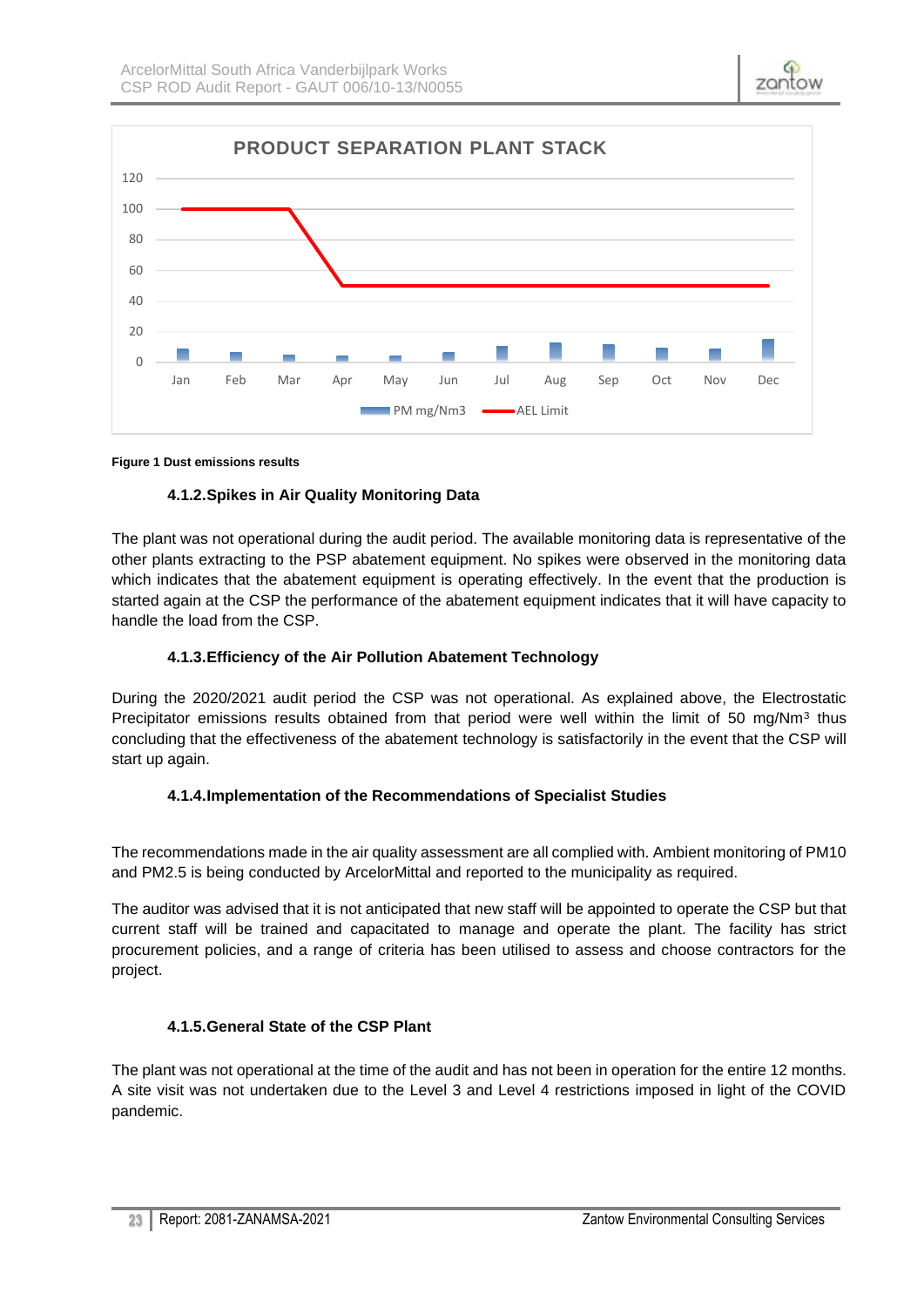# **4.1.6.Occupational Health and Safety Surveys**

<span id="page-23-0"></span>The condition related to the occupational health and safety surveys has been amended in order to align the requirements with the Occupational Health and Safety Act. Nerhsco is the independent appointed occupational health specialist conducting health surveys on site. The plant was however not in operation and no survey could be conducted in the area.

The facility is ISO certified and retained certification in 2020 after external verification. In depth assessment of the occupational health and safety survey results falls out of the scope of the audit as well as the jurisdiction of the environmental management authorities. It is therefore reasonable assumed that the Occupational Health and Safety issues receives the required attention and is in a process of constant improvement.

# **4.1.7.Log of Wastes**

<span id="page-23-1"></span>The CSP has not been operated during this audit period and no Dolochar has been beneficiated in the process. The Dolochar waste generated is disposed at the internal land fill site.



# <span id="page-23-2"></span>**Figure 2 Waste log**

# **4.1.8.Dolochar Reduction, Disposal and Reuse**

ArcelorMittal indicated that there is currently no short term market available for the material.

It is recommended that the development of the market for Carbon rich product or Dolochar be pursued more vigorously. The dolochar material disposed on the internal waste disposal site is a fine material that has the potential to cause significant amounts of fugitive dust emissions. The dolochar waste constitutes 11.47% of the total amount of waste disposed on the internal waste site. The infrastructure has already been procured and installed and should be utilised. Management should commit to developing markets and ensuring plant availability and resources in order to delivery consistently once a market has been established.

# **4.1.9.Environmental Incident Report**

<span id="page-23-3"></span>No incidents were logged for the CSP plant specifically as the plant is not currently in production. Incident logs are available electronically for the DR plant as a whole.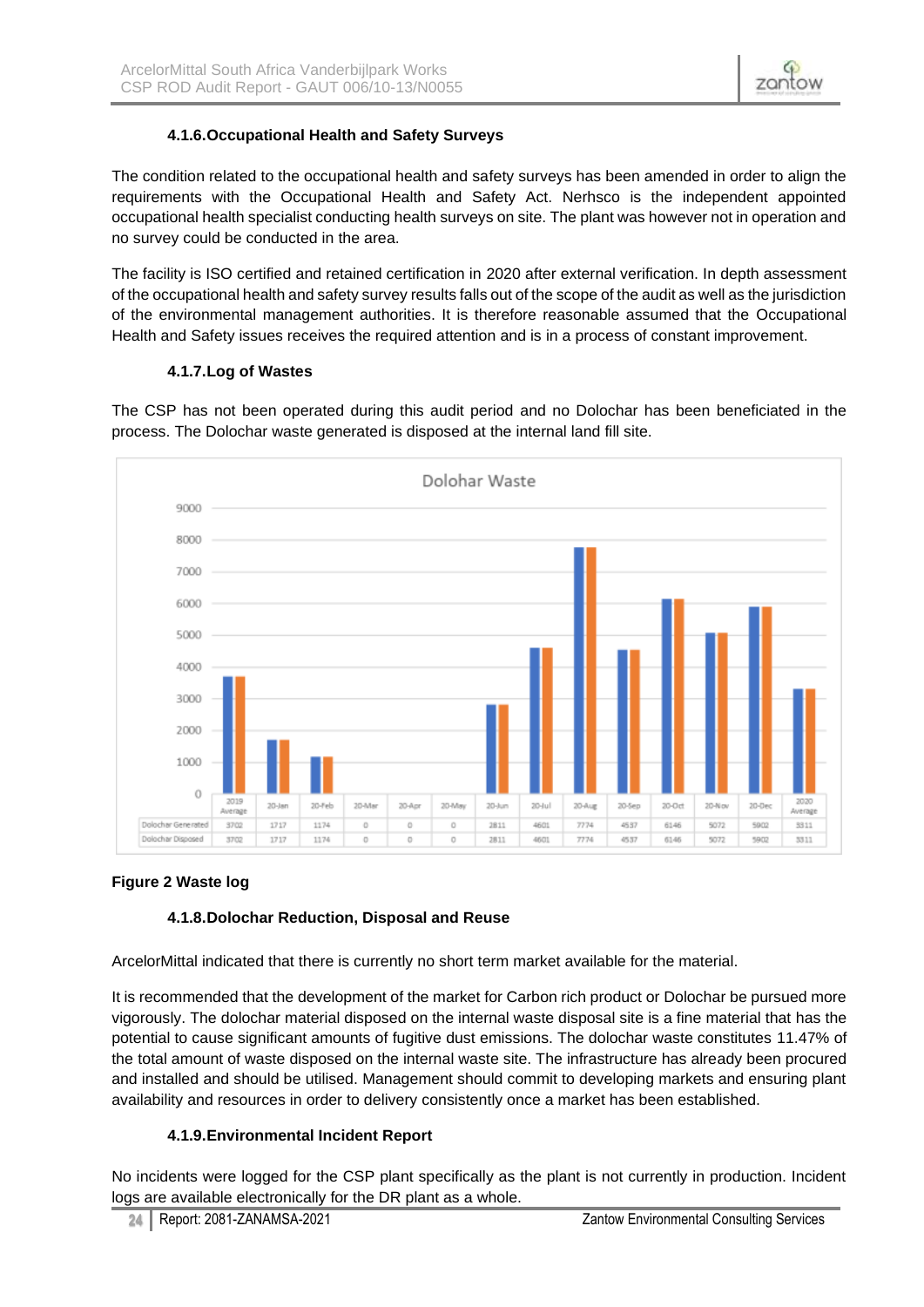

# **4.1.10. Preventative Maintenance**

<span id="page-24-0"></span>A preventative maintenance plan is in place on the ArcelorMittal SAP system. The SAP Plant Maintenance comprises of the following activities such as inspection, to measures and establishes the actual condition of a technical system, preventive maintenance to measures and maintains the ideal condition of a technical system, repair to measures and restores the ideal condition of a technical system and other measures that need to be taken using the maintenance organization.

The system creates work orders or "job cards" to facilitate the routine maintenance, repairs, preventive maintenance, and projects. Through integration with other modules the data is always kept current and processes that are necessary for Plant Maintenance are automatically triggered in other areas (for example, a purchase requisition for non-stock material in the Materials Management/Purchasing area).

<span id="page-24-1"></span>This was not audited as the plant is not operational.

#### **4.1.11. Compliance to the ROD conditions and the EMP**

<span id="page-24-2"></span>Refer to Table 1.

#### **4.1.12. Environmental Management Plan**

The EMP has been assessed and reviewed during the audit. The EMP was amended in line with the requirements of the Atmospheric emissions license in terms of the management of upset and abnormal conditions. No proof was given of resubmission of the EMP to the Department.

The plant is not operational at this stage, and it is not expected to be re-commissioned in the near future. The facility has a potential market for the complete stream and the CSP might not be started up.

#### **4.1.13. Details of any Discharges**

<span id="page-24-4"></span><span id="page-24-3"></span>None, as the plant is not operational.

#### **4.1.14. Job Creation Due to the Project**

No additional jobs were created for the operation of the plant to date. It is also not expected to in future create additional jobs. The operations responsibility will be incorporated into the existing resources available to the DR plant.

#### <span id="page-24-5"></span>**5. CONCLUSION AND RECOMMENDATIONS**